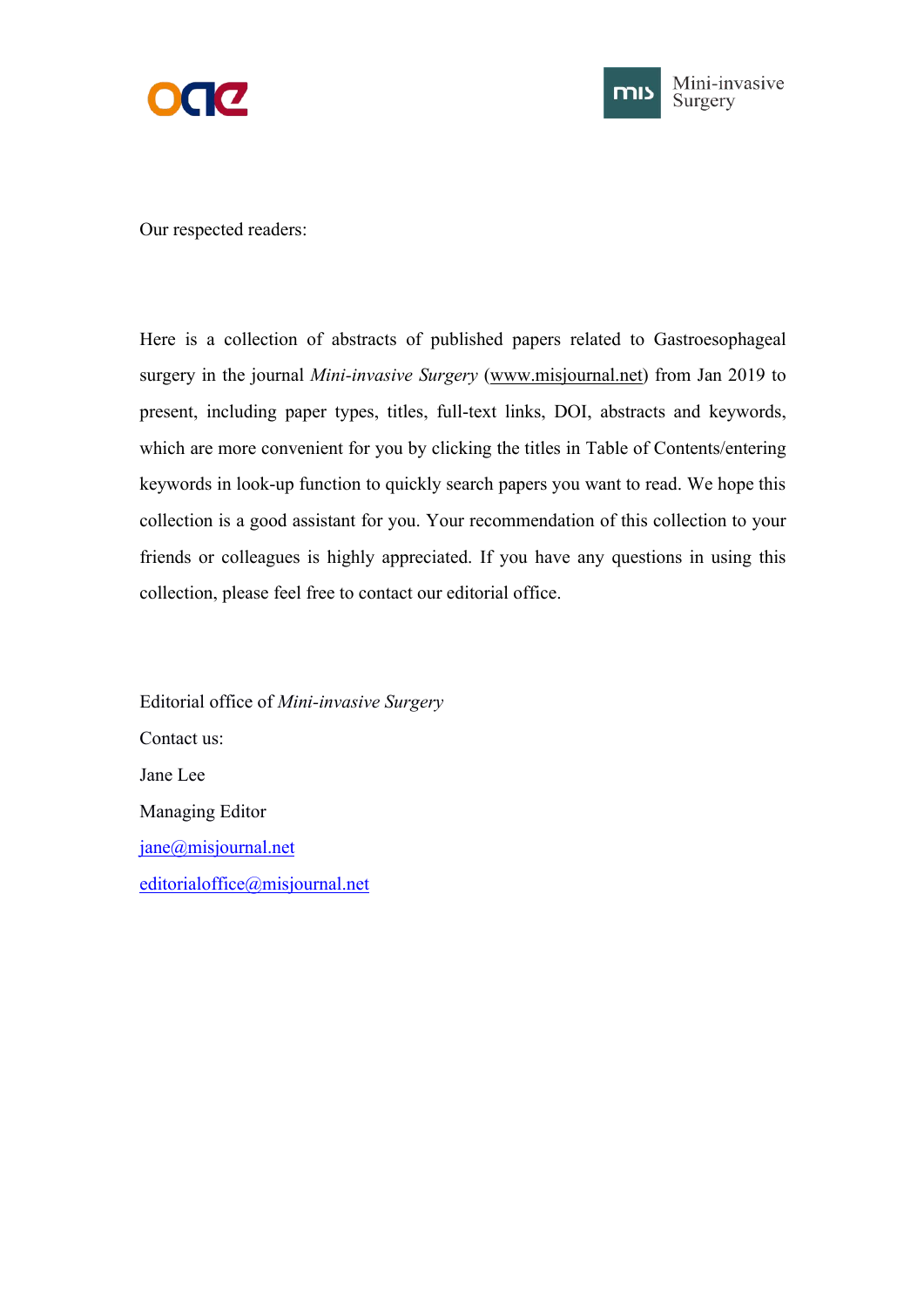



# Content

| Stapler vs. hand-sewn intrathoracic esophagogastric anastomosis: which anastomotic method          |  |
|----------------------------------------------------------------------------------------------------|--|
|                                                                                                    |  |
|                                                                                                    |  |
|                                                                                                    |  |
|                                                                                                    |  |
| Large hiatal hernia: minimizing early and long-term complications after minimally invasive repair5 |  |
|                                                                                                    |  |
| Trends in the evolution to robot-assisted minimally invasive thoracoscopic esophagectomy 6         |  |
|                                                                                                    |  |
| Robot-assisted minimally invasive esophagectomy: systematic review on surgical and oncological     |  |
|                                                                                                    |  |
|                                                                                                    |  |
| Standardization of bilateral upper mediastinal lymph node dissection using microanatomical         |  |
|                                                                                                    |  |
|                                                                                                    |  |
| Cause of recurrent laryngeal nerve paralysis following esophageal cancer surgery and preventive    |  |
|                                                                                                    |  |
|                                                                                                    |  |
| Mediastinoscopic esophagectomy with lymph node dissection using a bilateral transcervical and      |  |
|                                                                                                    |  |
|                                                                                                    |  |
| Advances and understanding pitfalls of laparoscopic transhiatal esophagectomy with en              |  |
|                                                                                                    |  |
|                                                                                                    |  |
| Minimizing complications after minimally invasive surgery for epiphrenic diverticula of the        |  |
|                                                                                                    |  |
|                                                                                                    |  |
|                                                                                                    |  |
|                                                                                                    |  |
| Robotic esophagectomy: the evolution of open esophagectomy to current techniques and a review      |  |
|                                                                                                    |  |
|                                                                                                    |  |
|                                                                                                    |  |
|                                                                                                    |  |
|                                                                                                    |  |
|                                                                                                    |  |
| Advances in the minimally invasive management of gastric and esophagogastric junction cancer 17    |  |
|                                                                                                    |  |
| Minimally invasive surgery for non-achalasia primary esophageal motility disorders is currently    |  |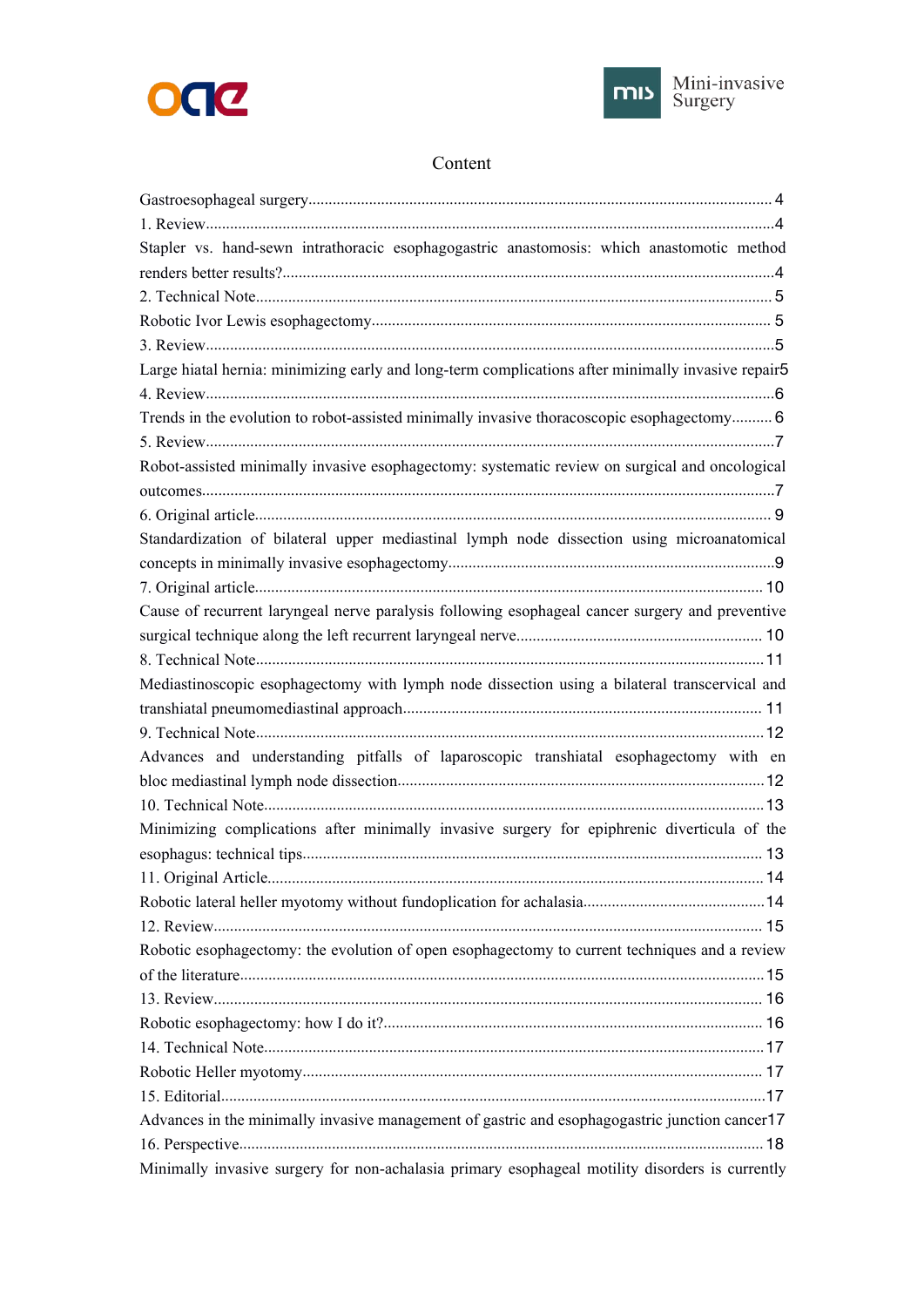



| Gastrectomy: the expanding role of minimally invasive surgery in gastric cancer 18                    |  |
|-------------------------------------------------------------------------------------------------------|--|
|                                                                                                       |  |
| Thoraco-laparoscopic Ivor-Lewis esophagectomy: the most extensive Indian experience 19                |  |
|                                                                                                       |  |
| Totally minimally invasive Ivor-Lewis esophagectomy: initial single center experience 21              |  |
|                                                                                                       |  |
|                                                                                                       |  |
|                                                                                                       |  |
|                                                                                                       |  |
|                                                                                                       |  |
|                                                                                                       |  |
|                                                                                                       |  |
| Totally laparoscopic total gastrectomy: challenging but feasible: a single center case series 24      |  |
|                                                                                                       |  |
|                                                                                                       |  |
|                                                                                                       |  |
| Laparoscopic lymph nodes dissection for advanced gastric cancer: the current status and the           |  |
|                                                                                                       |  |
|                                                                                                       |  |
| Laparoscopic vs. open distal gastrectomy for advanced gastric cancer in elderly patients: a           |  |
|                                                                                                       |  |
|                                                                                                       |  |
| Intracorporeal hemi-hand-sewn technique for Billroth-I gastroduodenostomy after laparoscopic          |  |
| distal gastrectomy: comparative analysis with laparoscopy-assisted distal gastrectomy28               |  |
|                                                                                                       |  |
| Current status of technique for Billroth-I anastomosis in totally laparoscopic distal gastrectomy for |  |
|                                                                                                       |  |
|                                                                                                       |  |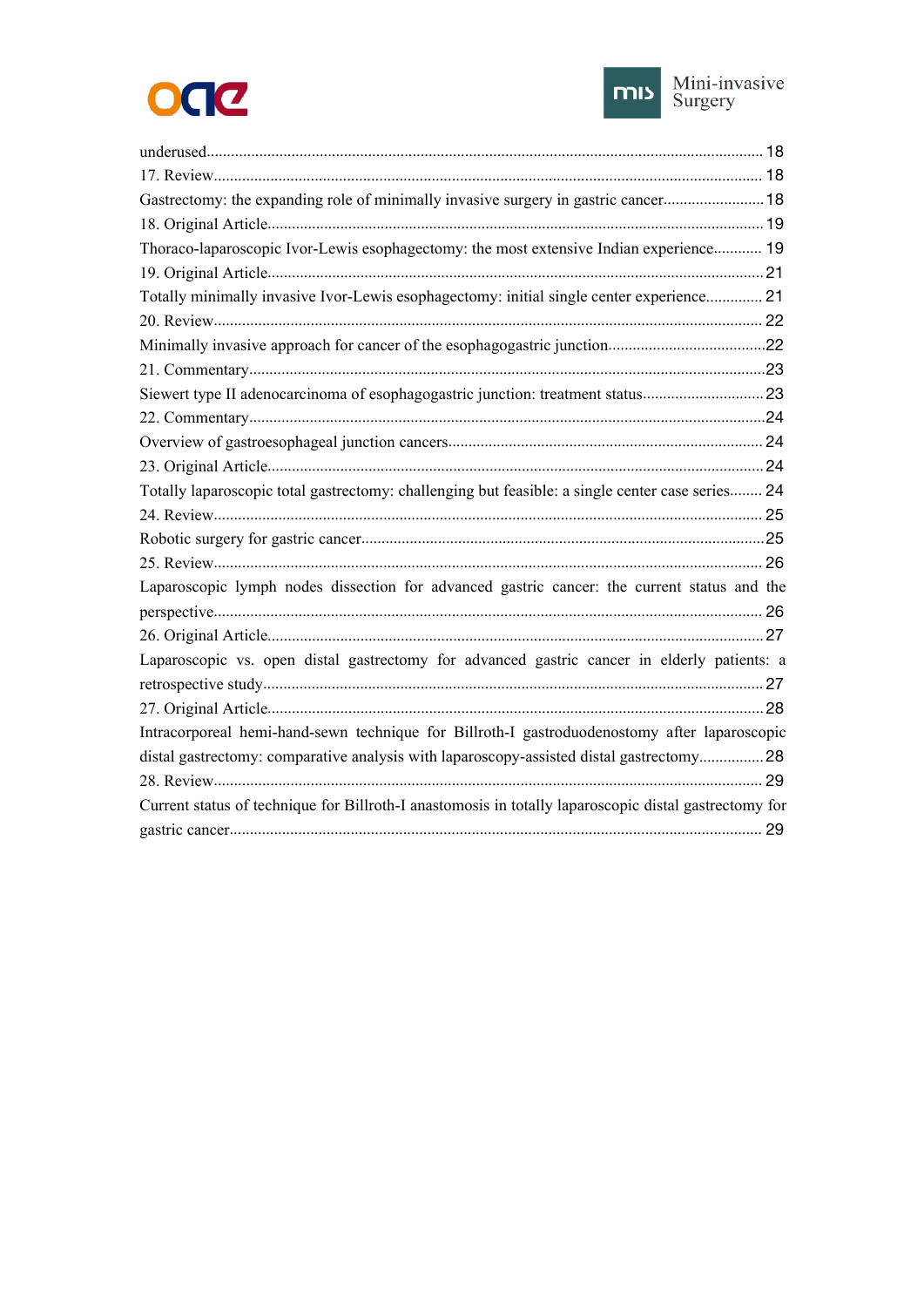



# <span id="page-3-1"></span><span id="page-3-0"></span>**Gastroesophageal surgery**

#### **1. Review**

**Stapler vs. hand-sewn intrathoracic esophagogastric anastomosis: which anastomotic method renders better results?**

[Full-Text](https://misjournal.net/article/view/4005) [PDF](https://oaepublishstorage.blob.core.windows.net/f73cc273-d576-47d8-ad51-8a6d675e7675/4005.pdf)

**Copy here to cite this article:** Kolokotronis T, Galanis M. Stapler vs.hand-sewn intrathoracic esophagogastric anastomosis: which anastomotic method renders better results?. *Mini-invasive Surg* 2021;5:19. <http://dx.doi.org/10.20517/2574-1225.2021.07>

# Abstract

Aim: We investigated the impact of the anastomotic method in the frame of open abdominothoracic esophageal resection (hand-sewn vs. stapler anastomosis) in patients with carcinoma submitted to surgery in the University Clinic of Saarland over a 14-year period.

Methods: In total, 176 patients underwent an abdominothoracic resection with intrathoracic anastomosis and conventional gastric conduit formation; two groups of patients were analyzed: end-to-end, hand-sewn anastomosis (Group 1) and end-to-side, circular stapler anastomosis (Group 2). Both groups were compared regarding anastomotic leaks and strictures, postoperative morbidity, 90-day mortality and survival.

Results: The rates of anastomotic leak and stricture in the stapler group were reduced in comparison to hand-sewn group, however without reaching statistical significance (8% vs. 13.5%, P = 0.22, and 6% vs. 13.5%, P = 0.1, respectively). In contrast, the rates of redo surgery  $(34.1\% \text{ vs. } 8\%, P = 0.001)$  and 90-day mortality  $(11.9\% \text{ vs. } 2\%,$  $P = 0.02$ ) were significantly higher in the hand-sewn anastomosis group.

Conclusion: The management of anastomotic leak (stent insertion vs. reoperation)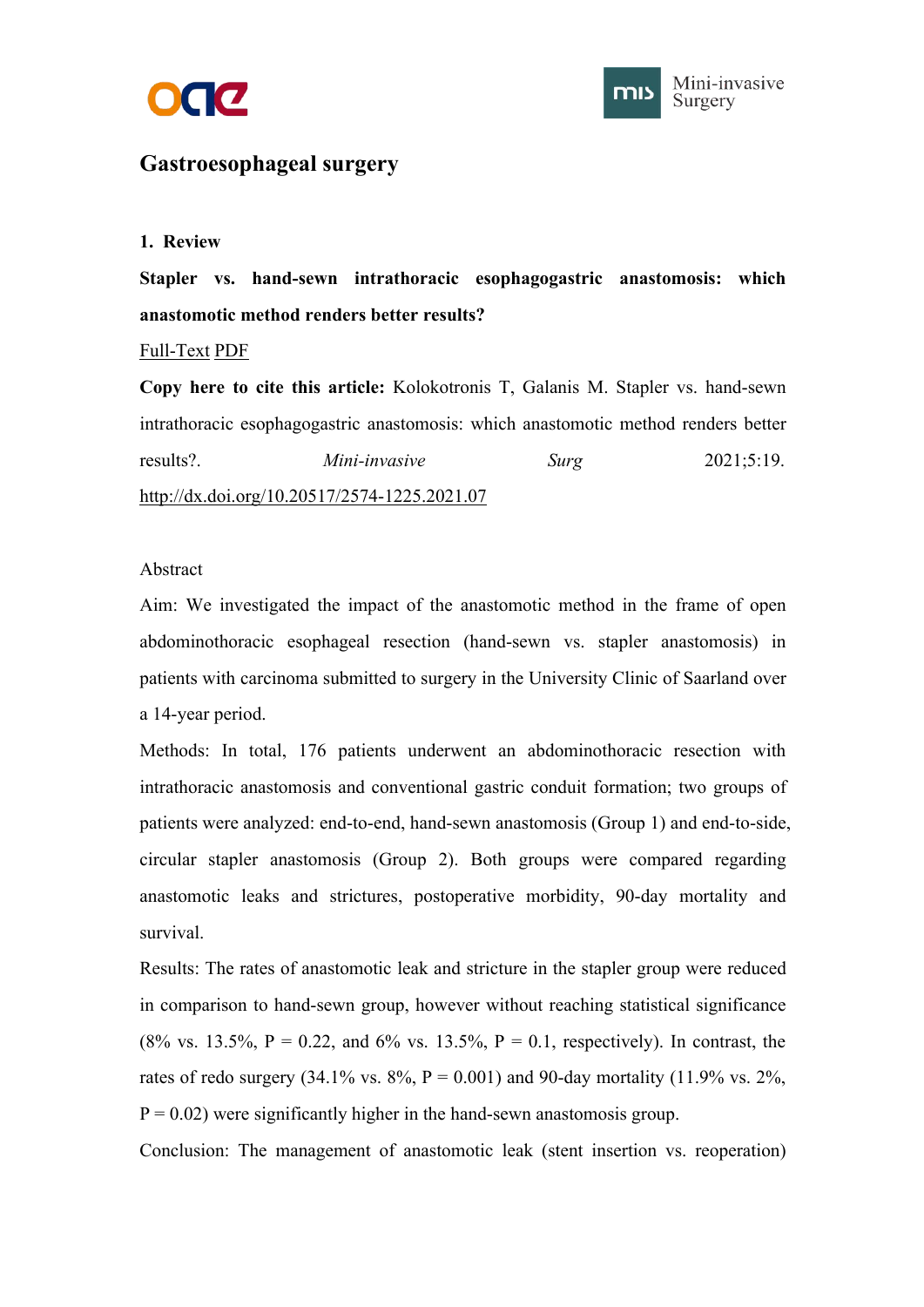



<span id="page-4-1"></span><span id="page-4-0"></span>combined with the use of stapler to perform intrathoracic esophagogastric anastomosis improved the postoperative outcome after abdominothoracic esophageal resection.

#### **2. Technical Note**

#### **Robotic Ivor Lewis esophagectomy**

#### [Full-Text](https://misjournal.net/article/view/3979) [PDF](https://oaepublishstorage.blob.core.windows.net/c4439b27-e950-4f1b-be2c-0f716c1ee435/3979.pdf)

**Copy here to cite this article:** Ackerman JM, Luketich JD, Sarkaria IS. Robotic Ivor Lewis esophagectomy. *Mini-invasive Surg* 2021;5:14. <http://dx.doi.org/10.20517/2574-1225.2021.02>

#### Abstract

The addition of robotic-assistance is the latest evolution of minimally invasive esophageal resection and reconstruction. Despite the improved visualization, the addition of wristed instrumentation, and improved ergonomics, there remains a significant learning curve for complex procedures like esophagectomy. In experienced, high-volume centers, robotic-assisted minimally invasive esophagectomy (RAMIE) has demonstrated outcomes equivalent to traditional laparoscopic and thoracoscopic minimally invasive esophagectomy. Herein, the RAMIE procedure is described in detail in key steps. This approach has been established as safe and effective for esophagectomy.

#### **3. Review**

**Large hiatalhernia: minimizing early and long-term complications after minimally invasive repair**

# **[Full-Text](https://misjournal.net/article/view/3858) [PDF](https://oaepublishstorage.blob.core.windows.net/94abac4c-9de5-4b2e-9765-3b559d8ff02d/3858.pdf)**

**Copy here to cite this article:** Ugliono E, Rebecchi F, Seno E, Morino M. Large hiatal hernia: minimizing early and long-term complications after minimally invasive repair. *Mini-invasive Surg* 2021;5:2. <http://dx.doi.org/10.20517/2574-1225.2020.93>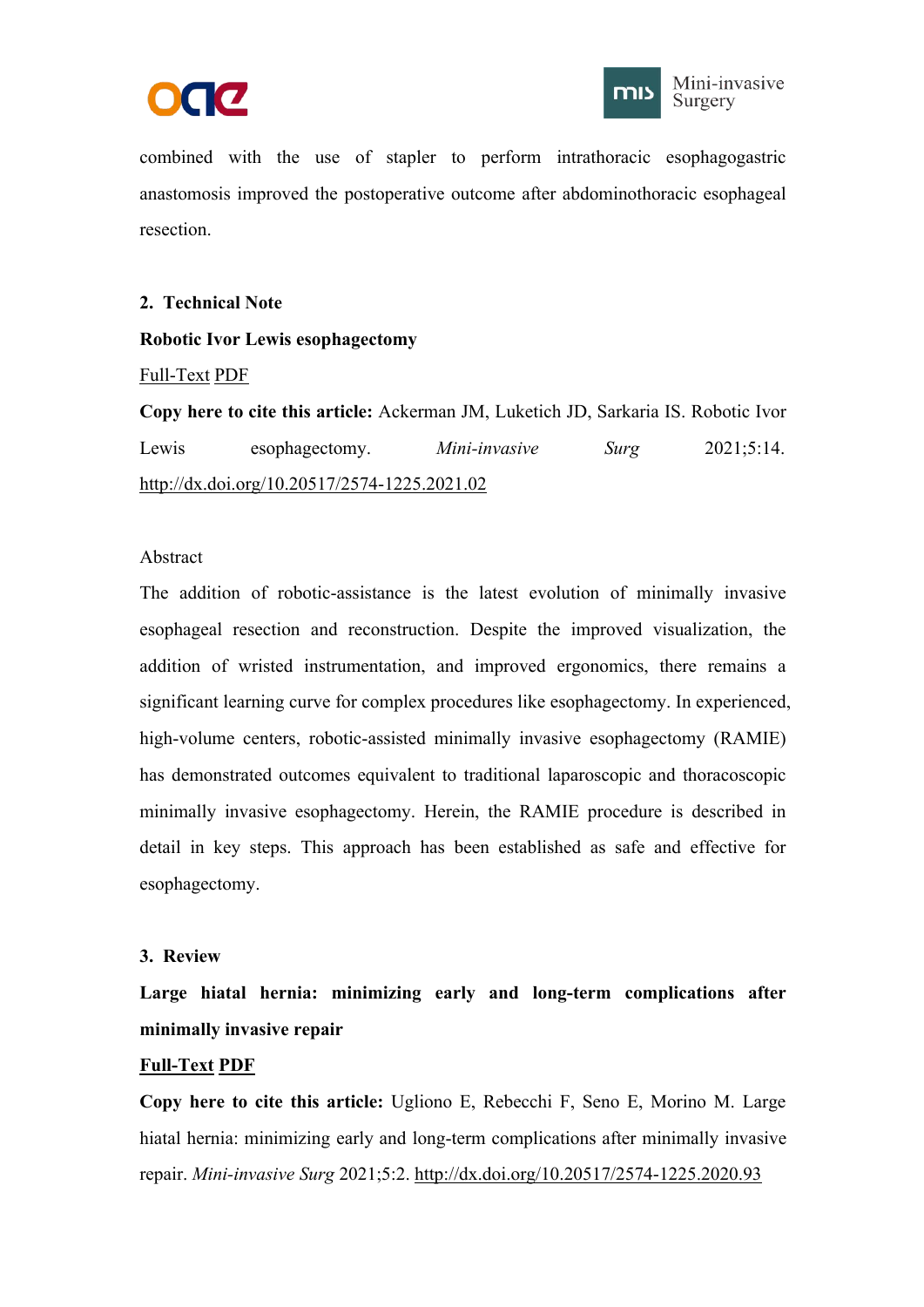



#### <span id="page-5-1"></span><span id="page-5-0"></span>Abstract

Paraesophageal Hernia (PEH) is the protrusion of the stomach and/or other abdominal viscera into the mediastinum due to an enlargement of the diaphragmatic hiatus. The treatment of PEH is challenging: On the one hand, watchful waiting carries the risk of developing acute life-threatening complications requiring an emergency operation. On the other hand, elective repair of PEH has non-negligible morbidity and mortality rates, also due to the characteristics of PEH affected patients, who are generally elder and frail. A review of the literature is presented to highlight strategies that can be adopted to minimize early and long-term complications after PEH surgical repair. The laparoscopic approach has been shown to provide reduced hospital stay, postoperative morbidity and mortality, and overall costs compared to traditional open surgery, and it is currently considered the standard approach both to elective and emergency operations. The evidence suggests that strict adherence to surgical principles, such as hernia sac excision, extended mediastinal dissection of the esophagus, and tension-free crural repair with or without mesh are mandatory to achieve optimal surgical outcomes and reduce PEH recurrence rate. Different shapes, materials, and techniques of prosthetic repair and the use of relaxing incisions have been proposed, but long-term data are lacking, and no conclusions can be drawn regarding the ideal method of crural closure. When a short esophagus is recognized despite extensive mediastinal dissection, esophageal lengthening procedures are indicated. Systematic addition of a fundoplication is strongly encouraged, for either treating gastroesophageal reflux or reducing recurrence rate.

#### **4. Review**

**Trends in the evolution to robot-assisted minimally invasive thoracoscopic esophagectomy**

#### [Full-Text](https://misjournal.net/article/view/3561) [PDF](https://oaepublishstorage.blob.core.windows.net/2f3f7cf3-942d-474e-b795-91ecd5ef1b6a/3561.pdf)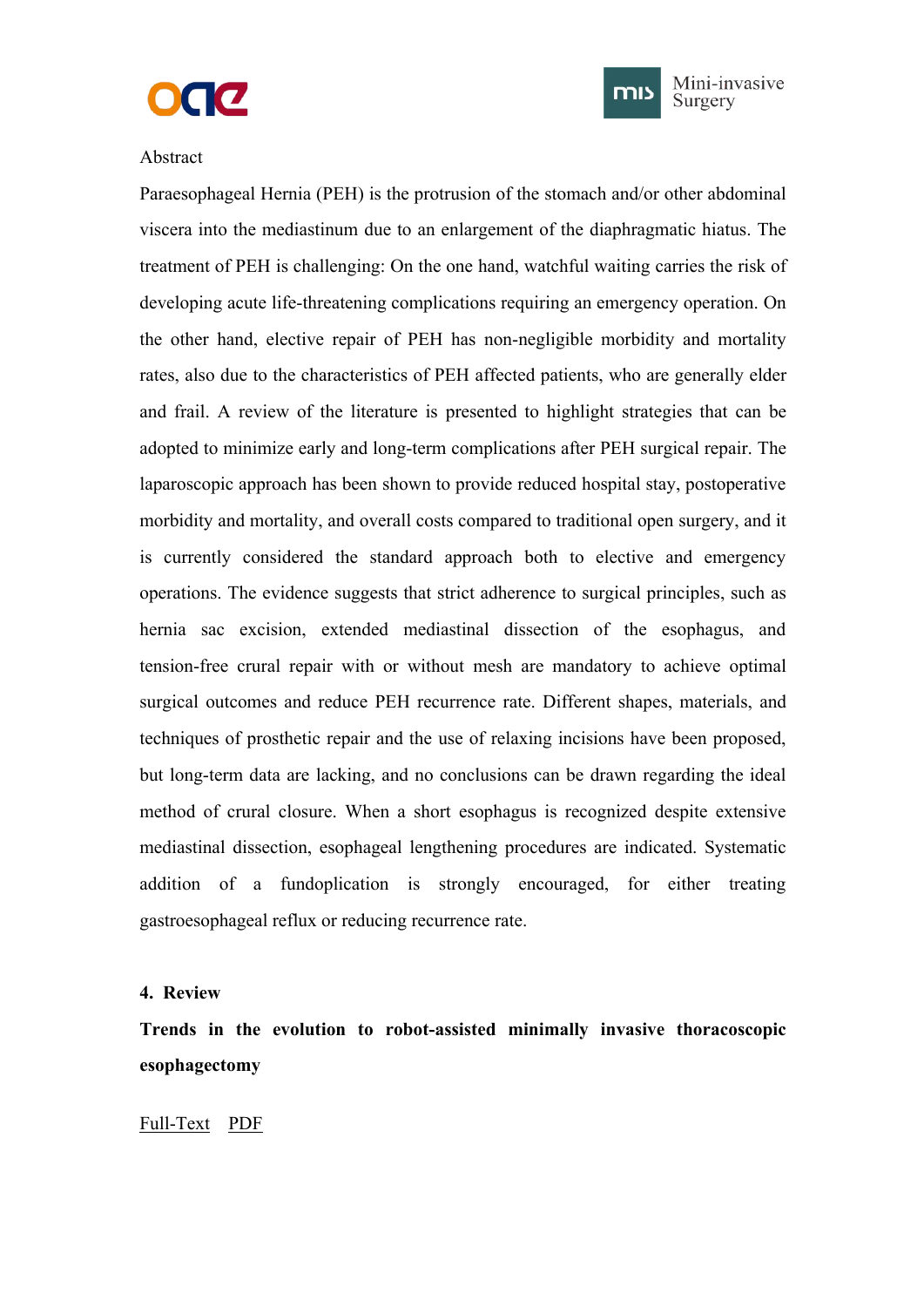



<span id="page-6-1"></span><span id="page-6-0"></span>**Copy here to cite this article:** Liu J, Motoyama S, Sato Y, Wakita A, Kawakita Y, Nagaki Y, Fujita H, Imai K, Minamiya Y. Trends in the evolution to robot-assisted minimally invasive thoracoscopic esophagectomy. Mini-invasive Surg 2020;4:44. <http://dx.doi.org/10.20517/2574-1225.2020.20>

#### Abstract

Much effort has been made to improve outcomes and/or minimize the invasiveness of esophagectomy for thoracic esophageal cancer. This has led to the evolution from open esophagectomy to thoracoscopic minimally invasive esophagectomy (MIE), and from MIE to robot-assisted minimally invasive esophagectomy (RAMIE). RAMIE is being applied clinically to overcome the limitations of MIE. In this article, we review the trends in the evolution from thoracoscopic MIE to RAMIE. It has now been demonstrated that RAMIE is both safe and feasible, and may decrease morbidity and mortality rates associated with esophagectomy and improve oncological outcomes. On the other hand, there are still many problems that need to be solved.

#### **5. Review**

**Robot-assisted minimally invasive esophagectomy: systematic review on surgical and oncological outcomes**

#### [Full-Text](https://misjournal.net/article/view/3546) [PDF](https://oaepublishstorage.blob.core.windows.net/338cfdfb-2af2-4210-87f9-f5455e11a52c/3546.pdf)

**Copy here to cite this article:** Bongiolatti S, Farronato A, Di Marino M, Annecchiarico M, Coratti F, Cianchi F, Coratti A, Voltolini L. Robot-assisted minimally invasive esophagectomy: systematic review on surgical and oncological outcomes. Mini-invasive Surg 2020;4:41.

<http://dx.doi.org/10.20517/2574-1225.2020.28>

#### Abstract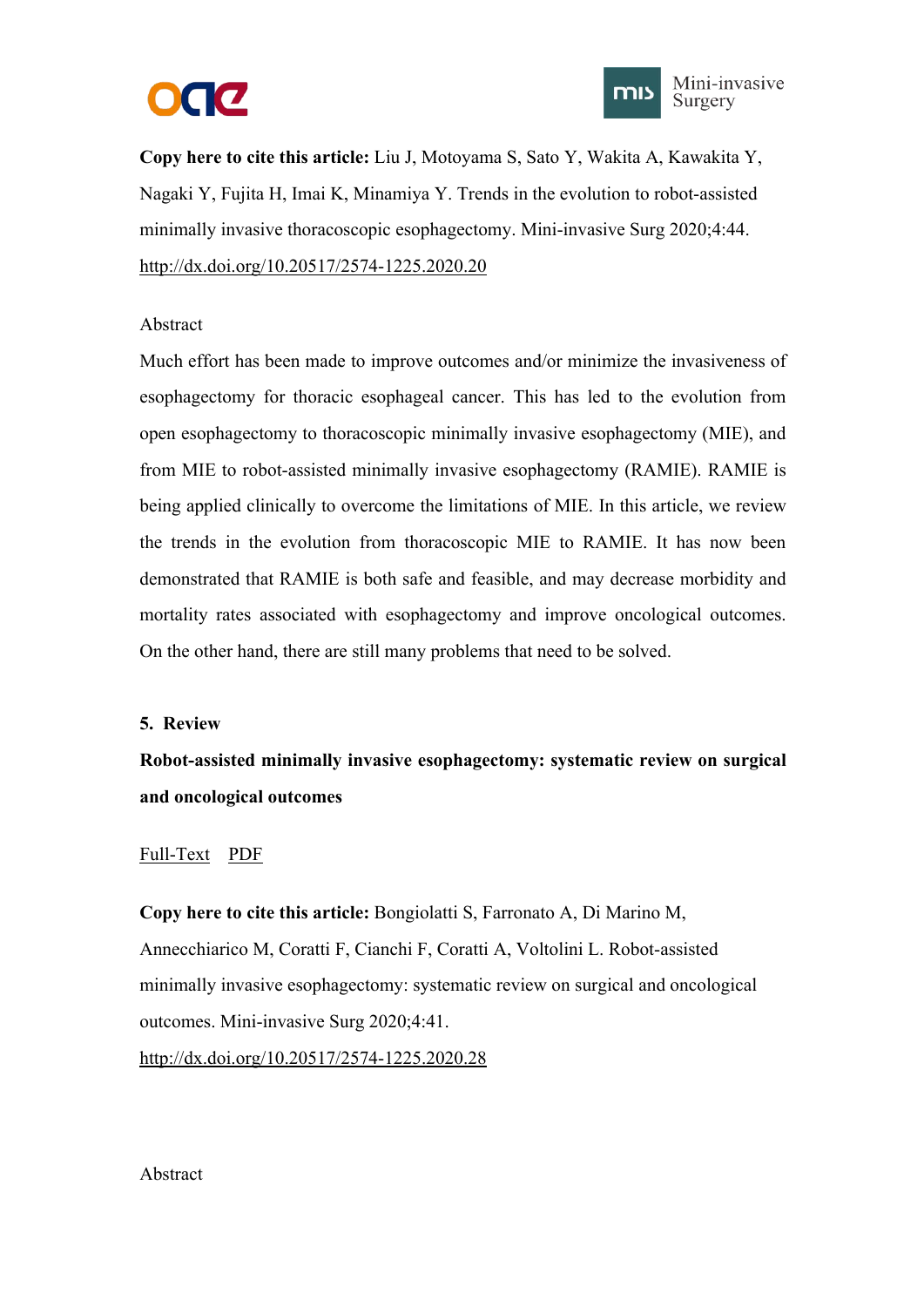



Aim: Esophagectomy is associated with several post-operative complications (50%-70%) due to surgical trauma. Minimally invasive techniques have therefore been applied to decrease mortality and morbidity. Robot-assisted minimally-invasive esophagectomy (RAMIE) was developed to overcome the drawbacks of the thoraco-laparoscopic approach. The objective of this systematic review is to report some recent experiences and to compare RAMIE with other approaches to esophagectomy, focusing on technical and oncological aspects.

Methods: Pubmed, Embase and Scopus databases were searched for "robot-assisted esophagectomy", "minimally invasive esophagectomy" and "robotic esophagectomy" in January 2020. The study was focused on original papers on totally endoscopic RAMIE in the English language. No statistical procedures (meta-analysis) were performed.

Results: Three hundred and twenty studies were identified across the database and after screening and reviewing, 14 were included for final analysis. The overall 90-day post-operative mortality after trans-thoracic esophagectomy ranged from 0% to 9% and did not differ between approaches. Post-operative complications ranged between 24% and 60.9%: respiratory (6.25% to 65%), cardiac (0.8% to 32%), anastomotic leak  $(3.1\%$  and 37.5%) and vocal cord palsy  $(9.1\% - 35\%)$  were the most frequent. The evidence for long-term outcomes is weak, with no significant differences in overall survival, disease-free survival and recurrence identified in comparison with other approaches. The selected papers showed that RAMIE had comparable outcomes between the open and thoraco-laparoscopic approaches within a multimodal treatment pathway.

Conclusion: RAMIE also seems to be associated with better lymph node dissection, nerve sparing and quality of life, but larger studies are needed to obtain more evidence.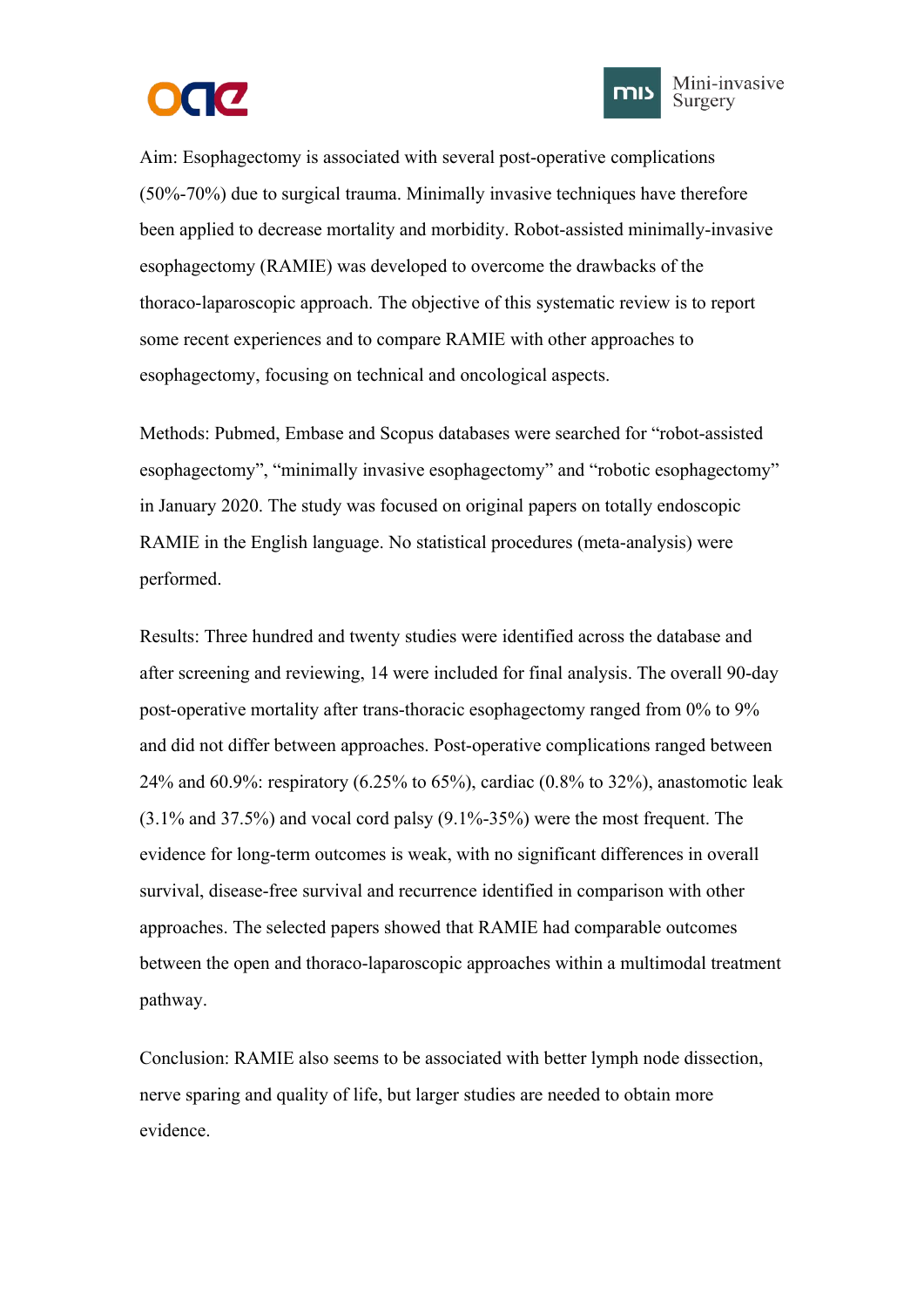



## <span id="page-8-1"></span><span id="page-8-0"></span>**6. Original article**

**Standardization of bilateral upper mediastinal lymph node dissection using microanatomical concepts in minimally invasive esophagectomy**

# [Full-Text](https://misjournal.net/article/view/3487) [PDF](https://oaepublishstorage.blob.core.windows.net/c3b2c80e-e927-4f98-867f-cad05e84b825/3487.pdf)

**Copy here to cite this article:** Shirakawa Y, Noma K, Maeda N, Tanabe S, Sakurama K, Fujiwara T. Standardization of bilateral upper mediastinal lymph node dissection using microanatomical concepts in minimally invasive esophagectomy. Mini-invasive Surg 2020;4:33. <http://dx.doi.org/10.20517/2574-1225.2020.30>

#### Abstract

Aim: We have recently standardized upper mediastinal lymph node dissection (UMLND) based on microanatomical concepts in minimally invasive esophagectomy using a 4K ultra-high-definition (HD) system. In this study, the aim was to investigate the outcomes of microanatomy-based standardization using 4K ultra-HD for UMLND with the main focus on thoracoscopic operative time.

Methods: We have performed more than 500 cases of thoracoscopic esophagectomy in the prone position as minimally invasive esophagectomy. After about 400 cases of thoracoscopic esophagectomy in the prone position, we established the microanatomy-based standardization of UMLND using a 4K ultra-HD system. Two groups were analyzed: a pre-standardization group (n = 100) and a post-standardization group ( $n = 100$ ). Furthermore, the change in our thoracoscopic operative time for all cases was analyzed using the moving average method.

Results: In the post-standardization group, the rate of surgeries performed by operators with less than 20 years' experience was significantly higher ( $P < 0.001$ ). There were no significant differences in the number of mediastinal lymph nodes dissected, intraoperative blood loss and total postoperative morbidity rates between the two groups. The rate of recurrent laryngeal nerve palsy decreased to less than half (19.8% to 9.6%) ( $P = 0.061$ ) and the thoracoscopic operative time decreased [232.0]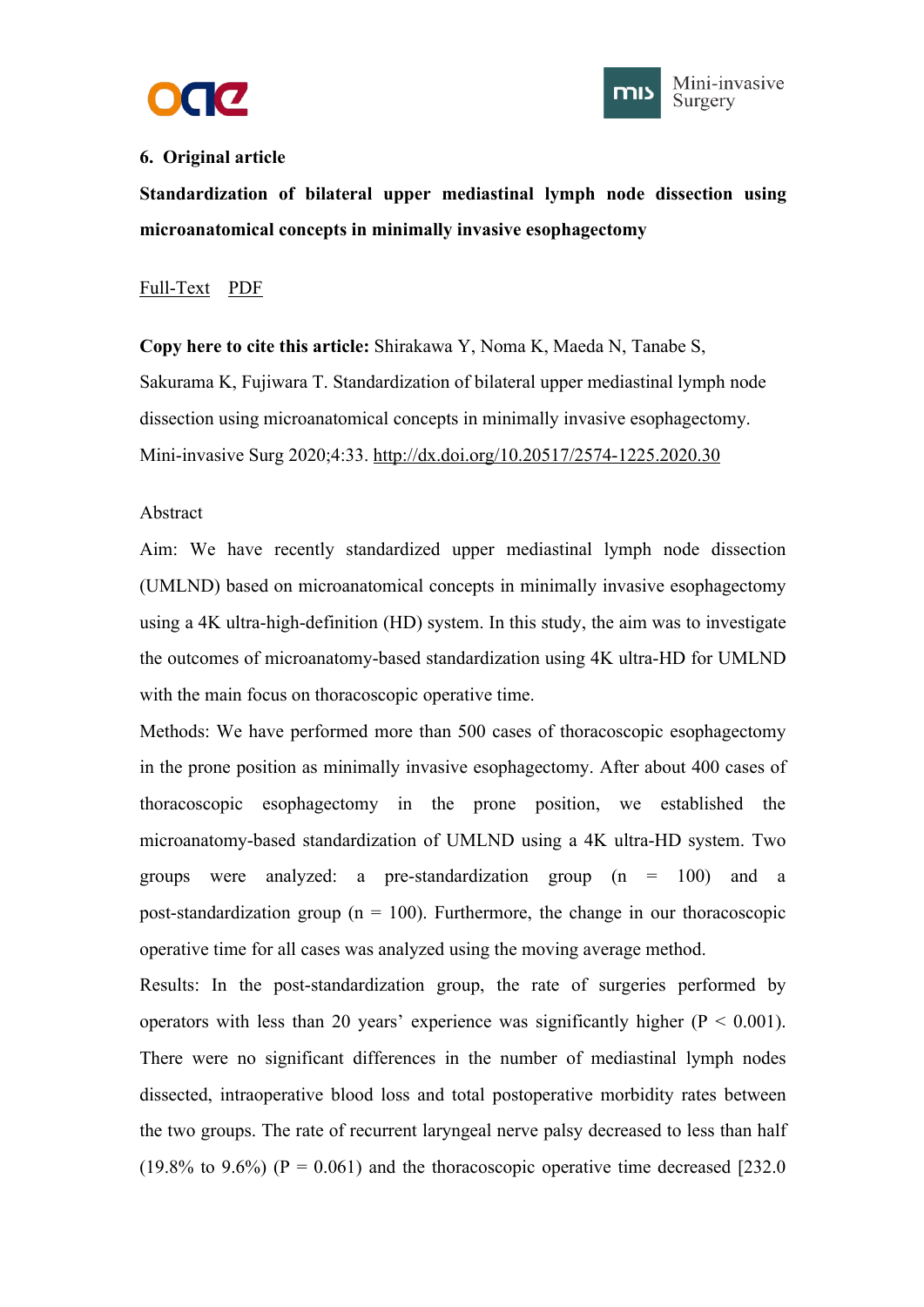



<span id="page-9-1"></span><span id="page-9-0"></span> $(202.8-264.0)$  min to 209.0  $(176.0-235.0)$  min] significantly  $(P < 0.001)$  after standardization. The moving average showed a marked decrease of thoracoscopic operative time during the standardization phase.

Conclusion: Microanatomy-based standardization enabled quicker and more precise UMLD despite an increase in the number of surgeries performed by less experienced operators.

# **7. Original article**

**Cause of recurrent laryngeal nerve paralysis following esophageal cancer surgery and preventive surgical technique along the left recurrent laryngeal nerve**

#### [Full-Text](https://misjournal.net/article/view/3466) [PDF](https://oaepublishstorage.blob.core.windows.net/00bdcccb-70fc-4c7d-8ce5-85f6a22c6f04/3466.pdf)

**Copy here to cite this article:** Kobayashi H, Kondo M, Kita R, Hashida H, Shiokawa K, Iwaki K, Kambe H, Mizuno R, Kawarabayashi T, Sumi T, Kaihara S, Hosotani R. Cause of recurrent laryngeal nerve paralysis following esophageal cancer surgery and preventive surgical technique along the left recurrent laryngeal nerve. Mini-invasive Surg 2020;4:30. <http://dx.doi.org/10.20517/2574-1225.2020.12>

#### Abstract

Aim: Recurrent laryngeal nerve paralysis (RLNP) after esophageal cancer surgery, especially on the left, is a major clinical challenge. We believe that the use of intra-operative neural monitoring can help us to learn and identify surgical maneuvers that can cause RLNP, so as to improve the postoperative course for patients. Thus, the aim of this study was to determine the causes of RLNP and to devise a preventive surgical technique.

Methods: Radical esophageal cancer surgery was performed with intra-operative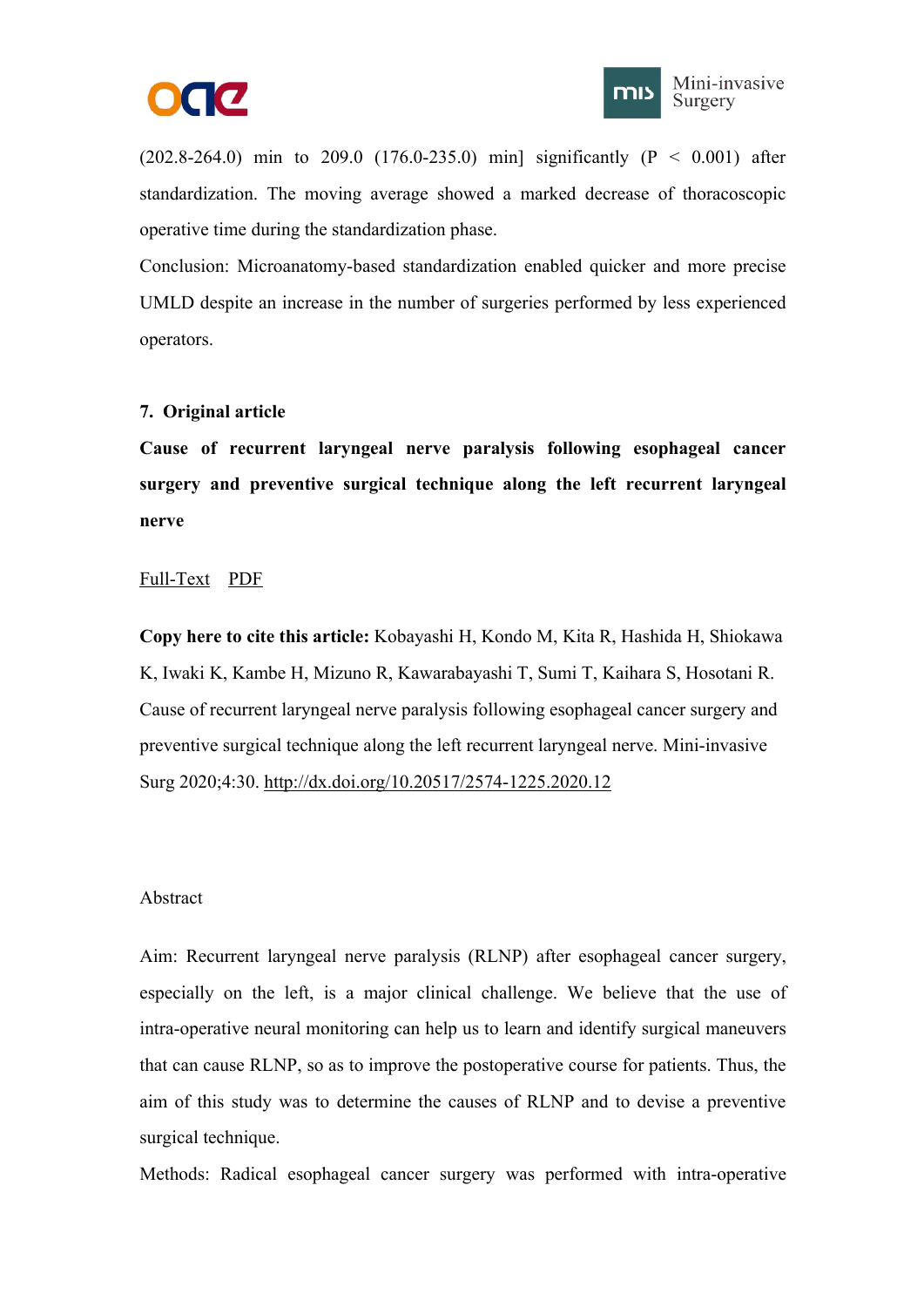



<span id="page-10-1"></span><span id="page-10-0"></span>neural monitoring at our institution from July 2015 to January 2019. The cause(s) of RLNP was investigated by video analysis, which enabled a preventive technique to be developed and introduced. Short-term surgical outcomes of the modified and conventional surgical methods were compared.

Results: RLNP occurred in 10/57 (17.5%) of cases. The causes of paralysis were traction (n = 5), compression (n = 3), thermal injury (n = 1), and compression in cervical procedure  $(n = 1)$ . Subsequently, 20 surgeries were performed between February and December 2019 using the modified technique and there was only one case (5%) of RLNP.

Conclusion: The main causes of RLNP are compression and traction. Our modified technique for esophageal cancer surgery substantially decreases the incidence of RLNP post-operatively.

#### **8. Technical Note**

**Mediastinoscopic esophagectomy with lymph node dissection using a bilateral transcervical and transhiatal pneumomediastinal approach**

#### [Full-Text](https://misjournal.net/article/view/3468) [PDF](https://oaepublishstorage.blob.core.windows.net/168916ab-f72f-41fb-96fb-aef815722391/3468.pdf)

**Copy here to cite this article:** Tokairin Y, Nakajima Y, Kawad K, Hoshin A, Okada T, Matsui T, Yamaguchi K, Nagai K, Kinugasa Y. Mediastinoscopic e sophagectomy with lymph node dissection using a bilateral transcervical and tra nshiatal pneumomediastinal approach. Mini-invasive Surg 2020;4:32. [http://dx.doi.](http://dx.doi.org/10.20517/2574-1225.2020.23) org/10.20517/2574-1225.2020.23

#### Abstract

We developed a method for mediastinoscopic esophagectomy via a bilateral transcervical and transhiatal approach under pneumomediastinum as a less-invasive radical operation. The right recurrent nerve is first identified using an open approach, and the right cervical paraesophageal lymph nodes and part of the right recurrent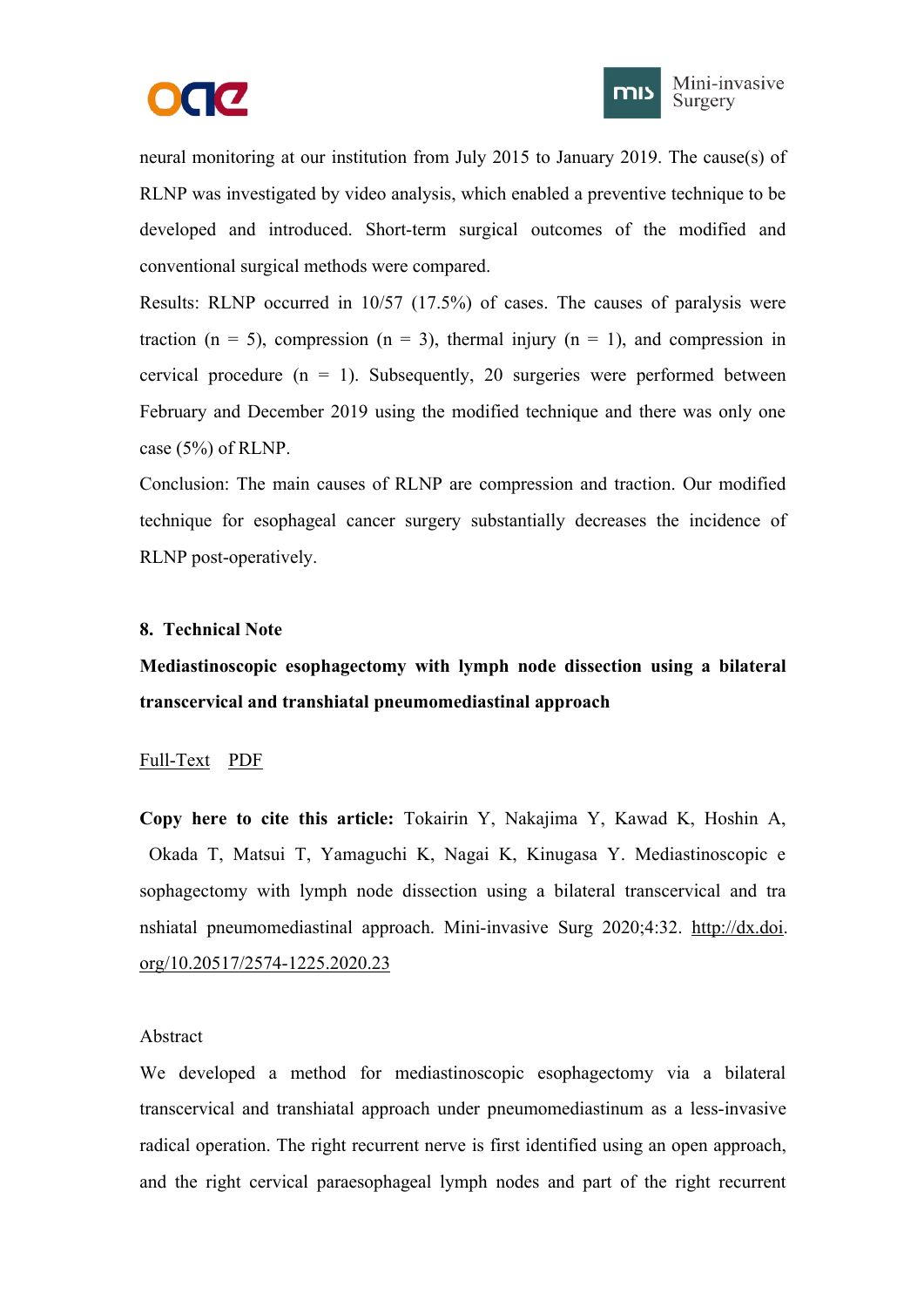



Mini-invasive Surgery

<span id="page-11-1"></span><span id="page-11-0"></span>nerve lymph nodes are dissected, after which pneumomediastinum is initiated. The upper thoracic paraesophageal lymph nodes and right recurrent nerve lymph nodes are dissected along the right vagus nerve. The dorsal side of the esophagus is dissected along the visceral sheath taking care to avoid thoracic duct injury and is then dissected along the vascular sheath in front of the descending aorta. The esophagus is dissected from the trachea at the caudal side of the aortic arch, and then dissected along the ventral side of the left main bronchus, reaching the pulmonary artery. Finally, the right recurrent nerve lymph nodes around the right subclavian artery are completely retrieved. The left cervical approach is almost the same as that via the right side. The dorsal side of the esophagus is almost dissected along the visceral sheath with a right transcervical approach. The subaortic arch to the left tracheobronchial lymph nodes are dissected using the crossover technique. These lymph nodes are easily dissected by cutting the left and ventral side of the lymph nodes because the caudal side is already dissected in the right transcervical approach. A bilateral (especially right trans-cervico-pneumomediastinal) approach is useful for bilateral upper mediastinal lymph node dissection and esophagectomy.

#### **9. Technical Note**

# **Advances and understanding pitfalls of laparoscopic transhiatal esophagectomy with en bloc mediastinal lymph node dissection**

#### **[Full-Text](https://misjournal.net/article/view/3593) [PDF](https://oaepublishstorage.blob.core.windows.net/b21f7d99-6eeb-4314-8d59-8313a80d10ef/3593.pdf)**

**Copy here to cite this article:** Shiozaki A, Fujiwara H, Konishi H, Shimizu H, Kudou M, Arita T, Kosuga T, Morimura R, Kuriu Y, Ikoma H, Kubota T, Okamoto K, Otsuji E. Advances and understanding pitfalls of laparoscopic transhiatal esophagectomy with en bloc mediastinal lymph node dissection. Mini-invasive Surg 2020;4:50. <http://dx.doi.org/10.20517/2574-1225.2020.31>

#### Abstract

We began performing mediastinal lymph node dissection using the laparoscopic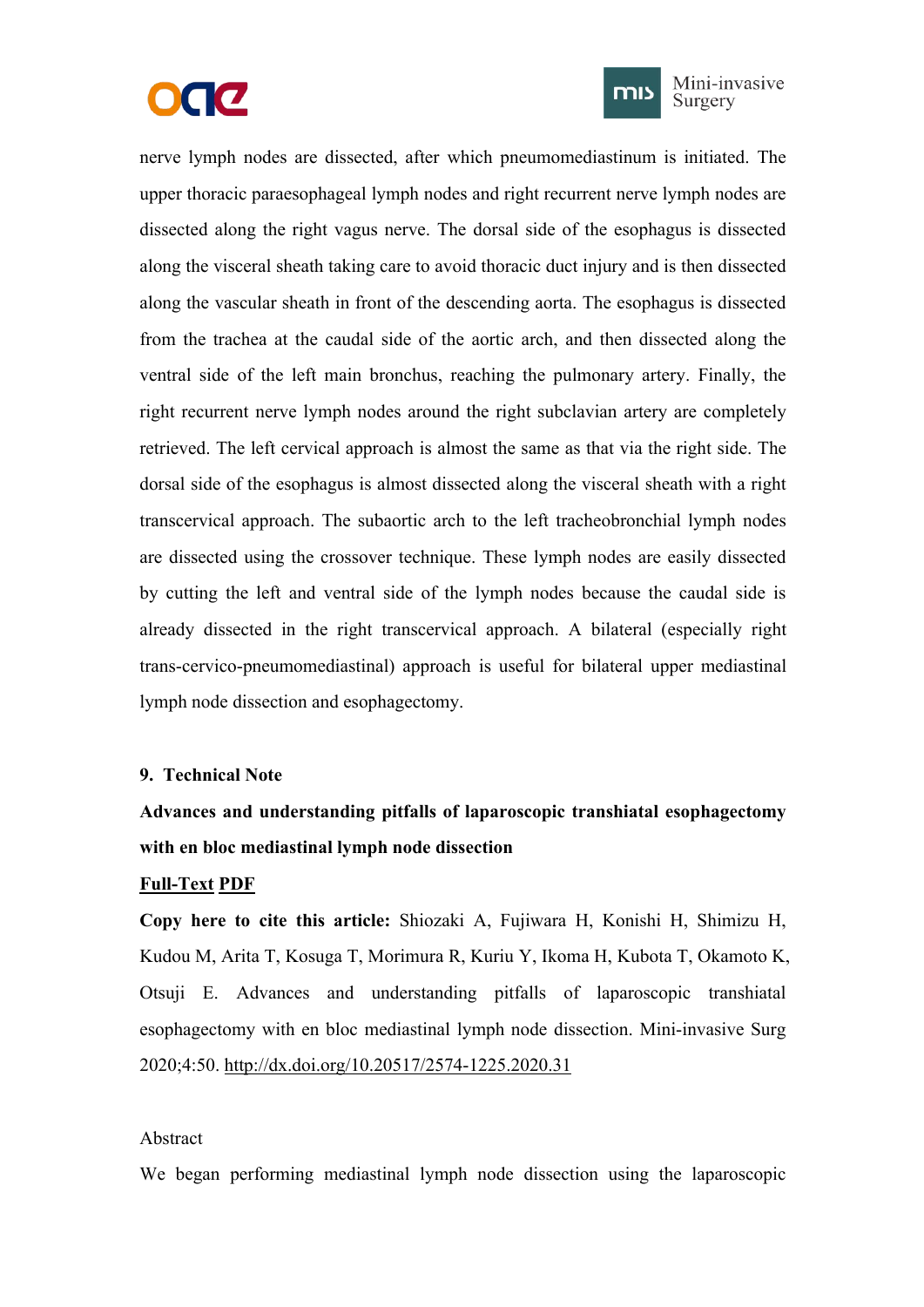



Mini-invasive Surgery

<span id="page-12-1"></span><span id="page-12-0"></span>transhiatal approach in 2009. Following the initiation of the single-port mediastinoscopic cervical approach in 2014, we developed a technique for transmediastinal radical esophagectomy without a thoracic approach. We herein describe our surgical procedures for *en bloc* mediastinal lymph node dissection by the laparoscopic transhiatal approach with a focus on pitfalls. We opened the esophageal hiatus and the working space was secured using long retractors. During division of the right crus of the diaphragm, we made efforts to avoid damaging the left hepatic vein and inferior vena cava. Dissection of the posterior plane of the pericardium was extended to the cranial side, and the bilateral inferior pulmonary veins were identified. To avoid misorientation, the posterior plane was initially extended along the long axis of the esophagus. The anterior and posterior sides of the posterior mediastinal lymph nodes were then both dissected. These lymph nodes were lifted in a sheet-like form and then cut along the borderline of the left mediastinal pleura. The right side of the mediastinal lymph nodes was then dissected. To avoid damaging the arch of the azygos vein, it was identified at the dorsal side of the right main bronchus prior to lymph node dissection. This procedure decreased the total operative time, total operative bleeding, and postoperative respiratory complications without reducing the quality of lymphadenectomy. In conclusion, the procedure described herein resulted in a good surgical view and safe *en bloc* mediastinal lymph node dissection. A detailed understanding of mediastinal 3D anatomy and specific pitfalls is crucial for the successful use of this approach.

#### **10. Technical Note**

**Minimizing complications after minimally invasive surgery for epiphrenic diverticula of the esophagus: technical tips**

# [Full-Text](https://misjournal.net/article/view/3756) [PDF](https://misjournal.net/article/download/3756)

**Copy here to cite this article:** Herbella FAM, Patti MG. Minimizing complications after minimally invasive surgery for epiphrenic diverticula of the esophagus: technical tips. Mini-invasive Surg 2020;4:82. <http://dx.doi.org/10.20517/2574-1225.2020.84>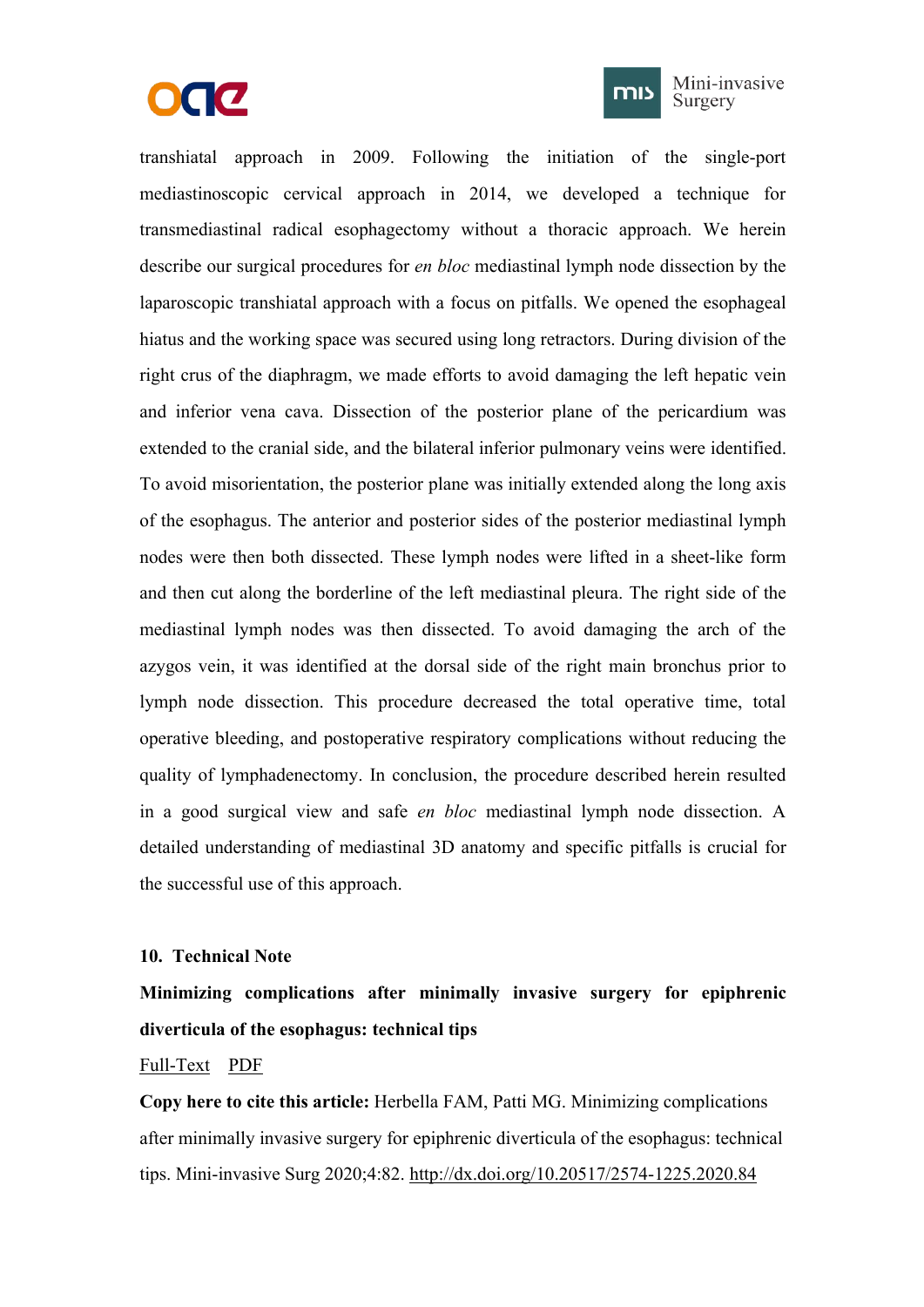



## <span id="page-13-1"></span><span id="page-13-0"></span>Abstract

Epiphrenic diverticula occur within the distal 10 cm of the esophagus. Because they are secondary to an underlying esophageal motility disorder, the surgical treatment of these diverticula must include a myotomy in addition to the resection of the diverticulum. In selected cases, the diverticulum can be left in place, performing only the myotomy and the partial fundoplication. Most patients will eventually become asymptomatic and the diverticulum can be left in place. Overall, it is a challenging operation that may be associated to significant morbidity. In this review, we illustrate the key technical elements and how to troubleshoot eventual problems.

# **11. Original Article**

# **Robotic lateral heller myotomy without fundoplication for achalasia**

#### [Full-Text](https://misjournal.net/article/view/3405) [PDF](https://oaepublishstorage.blob.core.windows.net/afd6e014-b8d1-42ab-ad5f-03f09f73259f/3405.pdf)

**Copy here to cite this article:** Gharagozloo F, Atituzzman N, Atiquzzman B. Robotic lateral heller myotomy without fundoplication for achalasia. Mini-invasive Surg 2020;4:22. <http://dx.doi.org/10.20517/2574-1225.2019.61>

#### Abstract

Aim: Laparoscopic anterior esophageal myotomy with a Dor anterior fundoplication is the most commonly performed surgical myotomy procedure. A lateral esophageal myotomy without an antireflux procedure performed through a left thoracotomy has been associated with the lowest rate of postoperative gastroesophageal reflux and the highest rate for relief of dysphagia. The surgical robot allows for the lateral myotomy procedure to be performed by laparoscopy rather than thoracotomy. We studied our experience with Robotic Lateral Heller Myotomy Without Fundoplication (RLHM) for achalasia.

Methods: A retrospective review was conducted of the patients with achalasia who underwent RLHM. All patients completed a subjective dysphagia score questionnaire, received an Eckardt Score, and underwent manometry and pH testing preoperatively,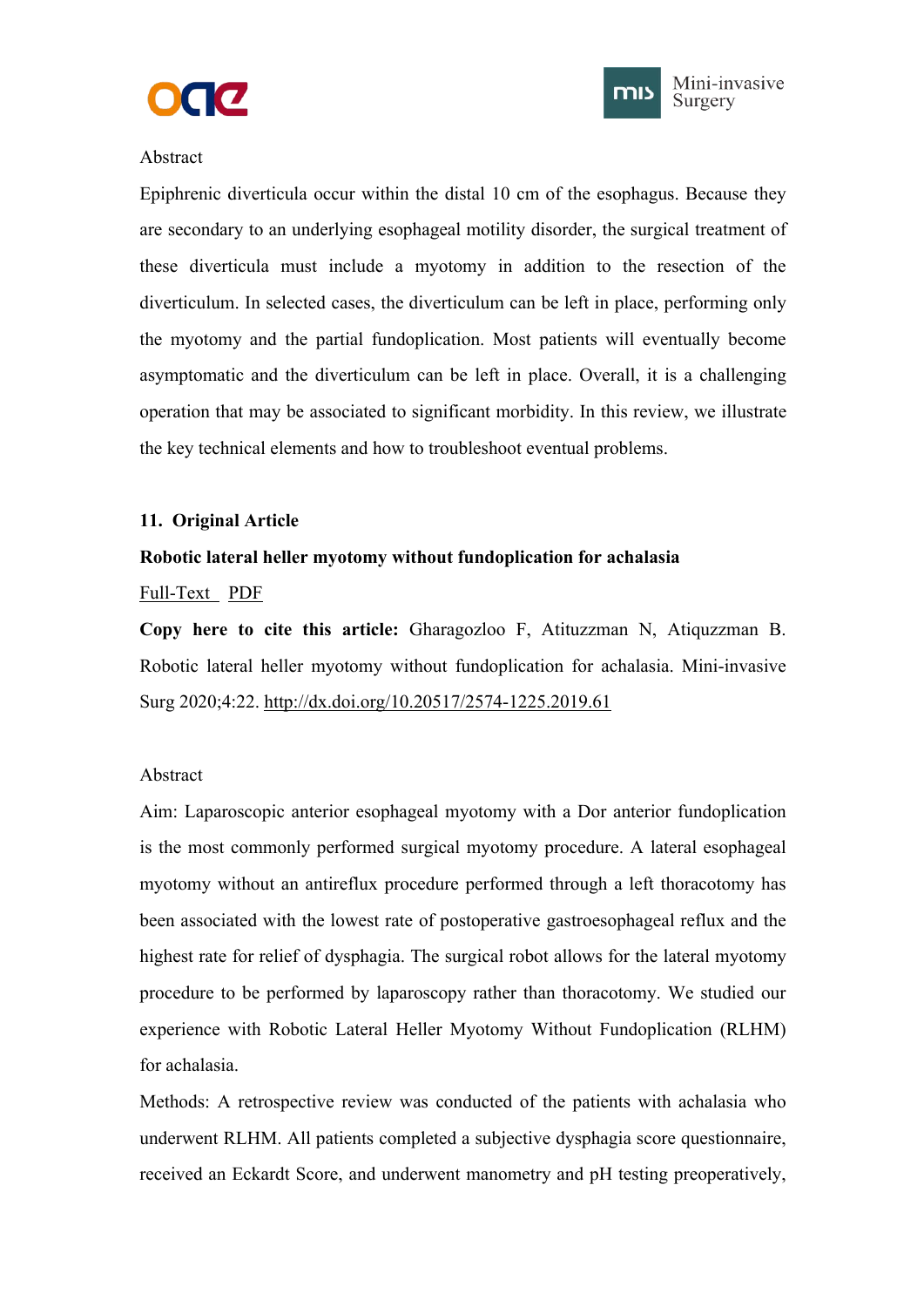



<span id="page-14-1"></span><span id="page-14-0"></span>as well as at 6 and 12 months following the myotomy procedure.

Results: Forty-eight patients underwent RLHM. The median operating room time was 85 min (range 60-132 min). There was no conversion to a laparotomy. Median hospitalization was 2 days (range 2-3 days). There were no mucosal perforations, complications, or deaths. Following RLHM, the Lower Esophageal pressure decreased from 35 mmHg (range 18-120 mmHg) to 13.2 mmHg (range 9.8-16.6 mmHg) ( $P < 0.0001$ ). The length of the Lower Esophageal high-pressure xone decreased from 5.5 cm (range 4-9 cm) to 2.2 cm (range 1.5-2.8 cm) ( $P < 0.0001$ ). Two patients (2/48) (4.2%) had pathologic gastroesophageal reflux. The median acid exposure in all patients was 0.4% (range 0%-17.8%), and the median Demeester score was 7.5 (range 2-125). The Eckardt score decreased from  $6.3 \pm 1.8$  to  $0.8 \pm 1.8$  at 1 month ( $P < 0.0001$ ), and  $0.8 \pm 1.1$  at 12 months ( $P < 0.0001$ ).

Conclusion: RLHM is associated with excellent relief of dysphagia and a low incidence of new gastroesophageal reflux.

#### **12. Review**

**Robotic esophagectomy: the evolution of open esophagectomy to current techniques and a review of the literature**

#### [Full-Text](https://misjournal.net/article/view/3568) [PDF](https://oaepublishstorage.blob.core.windows.net/fdd23025-d575-4154-9ce9-dd61f4ba99fa/3568.pdf)

**Copy here to cite this article:** Hasson RM, Fay KA, Phillips JD, Millington TM, Finley DJ. Robotic esophagectomy: the evolution of open esophagectomy to current techniques and a review of the literature. Mini-invasive Surg 2020;4:46. <http://dx.doi.org/10.20517/2574-1225.2020.10>

Abstract

Esophageal cancer persists as one of the most common causes of cancer-related death and 5-year survival remains poor at20%. Surgical resection is the gold standard for treatment and cure, and the development of minimally invasive surgery has increased the popularity of robotic-assisted minimally-invasive esophagectomy. The benefits described include less morbidity and greater patient satisfaction compared to open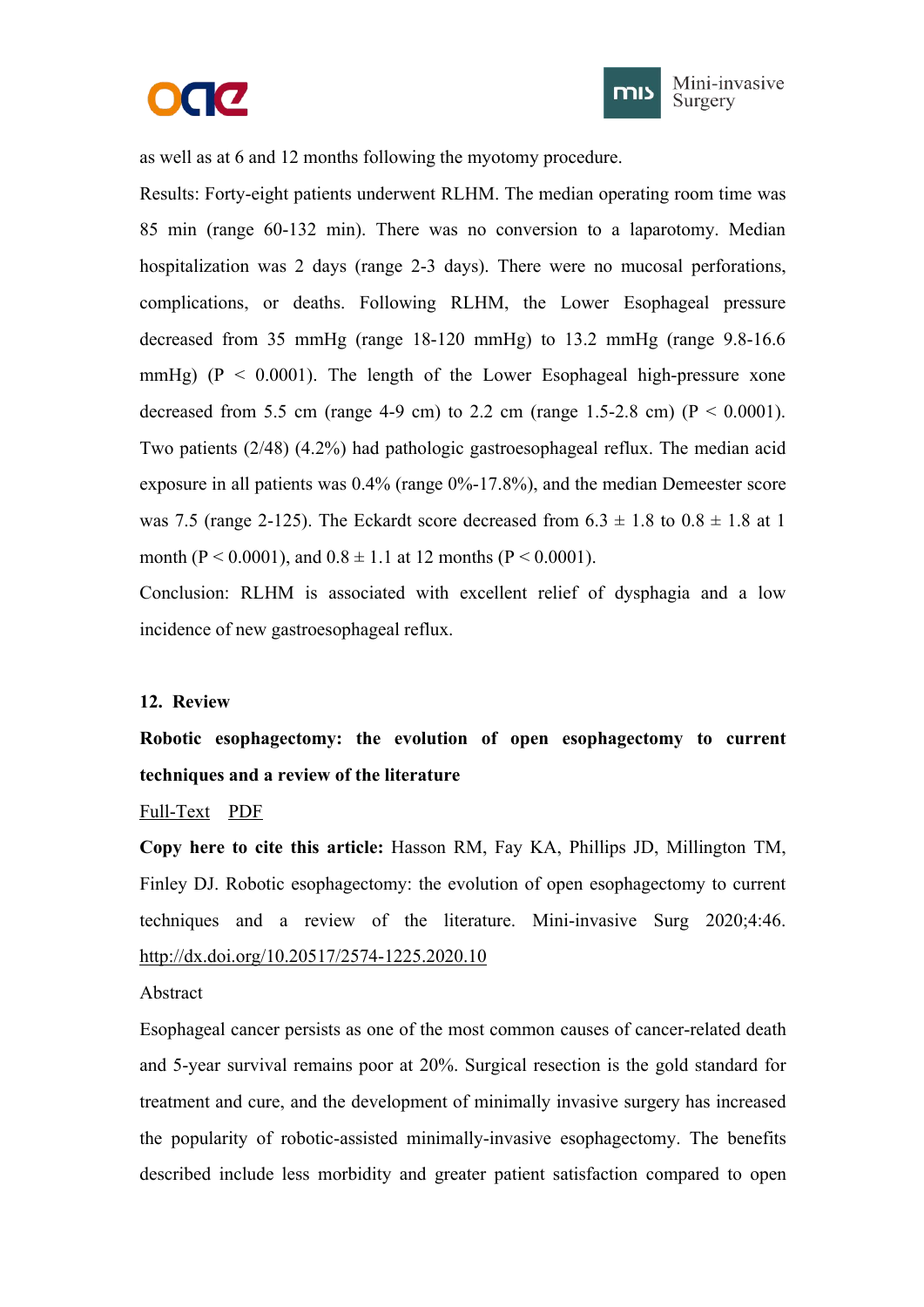



<span id="page-15-1"></span><span id="page-15-0"></span>techniques. Nevertheless, institution capabilities and surgeon experience are strong determinants of whether a robotic program will be adopted for oncologic esophageal care. Thus, we review the available literature regarding the history of esophagectomy, evolution to minimally invasive approaches, the introduction of robotic-assisted esophagectomy including its respective outcomes in comparison to open and minimally invasive approaches, and future directions.

#### **13. Review**

#### **Robotic esophagectomy: how I do it?**

#### **[Full-Text](https://misjournal.net/article/view/3594) [PDF](https://oaepublishstorage.blob.core.windows.net/138e8604-24f5-46cc-888a-61c3c1808f91/3594.pdf)**

**Copy** here to cite this article: Khaitan PG, Lazar JF, Margolis M, Henderson HR, Watson TJ. Robotic esophagectomy: how I do it? Miniinvasive Surg 2020;4:51. <http://dx.doi.org/10.20517/2574-1225.2020.34>

#### Abstract

Compared to the open approach, minimally invasive esophagectomy (MIE) offers several advantages including smaller incisions with decreased pain, improved cosmesis, and earlier return of the patient to baseline function. Robotic-assisted minimally invasive esophagectomy (RAMIE) builds on standard MIE by offering three-dimensional visualization, better instrument articulation, tremor filtration, and superior ergonomics, all of which facilitate technical precision and surgeon comfort. An evolving literature demonstrates that when performed by experienced surgeons, RAMIE leads to improved perioperative outcomes with long-term oncologic equivalency to open approaches, and may offer advantages compared to traditional MIE. This review focuses on the key steps of performing 3-field McKeown, 2-field Ivor Lewis, and transhiatal robotic esophagectomies, data regarding the short- and long-term outcomes, and a brief overview of upcoming trials comparing RAMIE with MIE.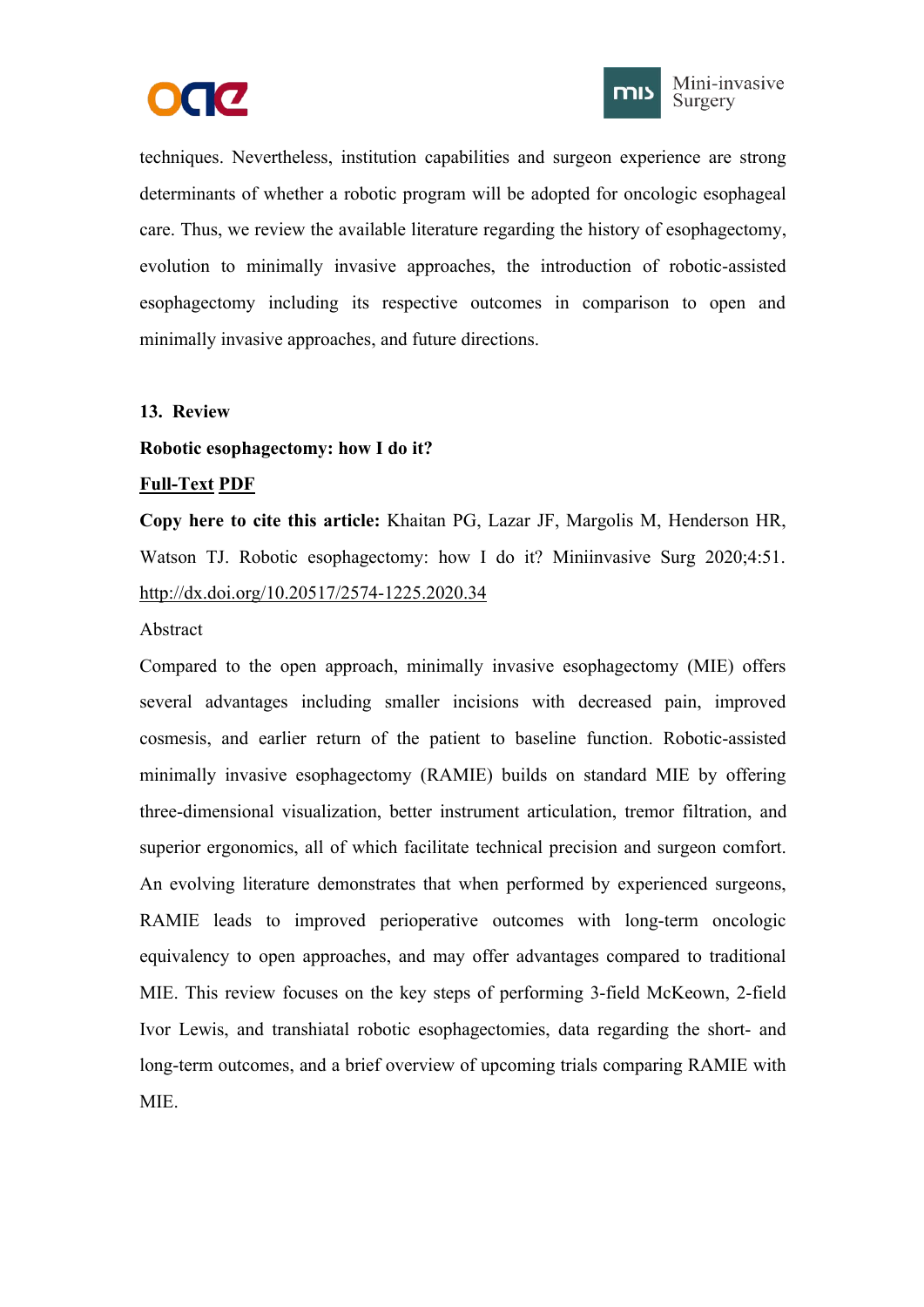



<span id="page-16-1"></span><span id="page-16-0"></span>**14. Technical Note Robotic Heller myotomy** [Full-Text](https://misjournal.net/article/view/3754) [PDF](https://misjournal.net/article/download/3754)

**Copy here to cite this article:** Sollie ZW, Jiwani AZ, Wei B. Robotic Heller myotomy. Mini-invasive Surg 2020;4:80. <http://dx.doi.org/10.20517/2574-1225.2020.81>

#### Abstract

Achalasia is a neurodegenerative disorder of the esophagus of unknown etiology, which affects motility, causing symptoms such as progressive dysphagia with liquids then solids, heartburn, regurgitation, odynophagia, weight loss, nocturnal cough, and chest pain. Evaluation will show a characteristic "bird's beak" appearance on barium esophagram and diagnosis is confirmed with esophageal manometry. Durable relief from the symptoms of achalasia can be achieved with pneumatic dilation, per-oral endoscopic myotomy, or surgical myotomy. Laparoscopic Heller myotomy with Dor (or Toupet) fundoplication for many years had been considered the gold standard for therapy. Since its development in 2001, the robotic Heller myotomy (RHM) has gained increasing popularity. Studies have shown equivalent efficacy of relieving achalasia symptoms but decreased incidence of esophageal perforation with RHM. The higher cost of RHM remains the largest barrier. Our objective was to provide a brief review of the current literature related to RHM and provide a detailed description of how to perform the procedure.

#### **15. Editorial**

**Advances in the minimally invasive management of gastric and esophagogastric junction cancer**

[Full-Text](https://misjournal.net/article/view/3219) [PDF](https://oaepublishstorage.blob.core.windows.net/ebac7090-56dc-4301-8bd2-8ed2a2609c7a/3219.pdf)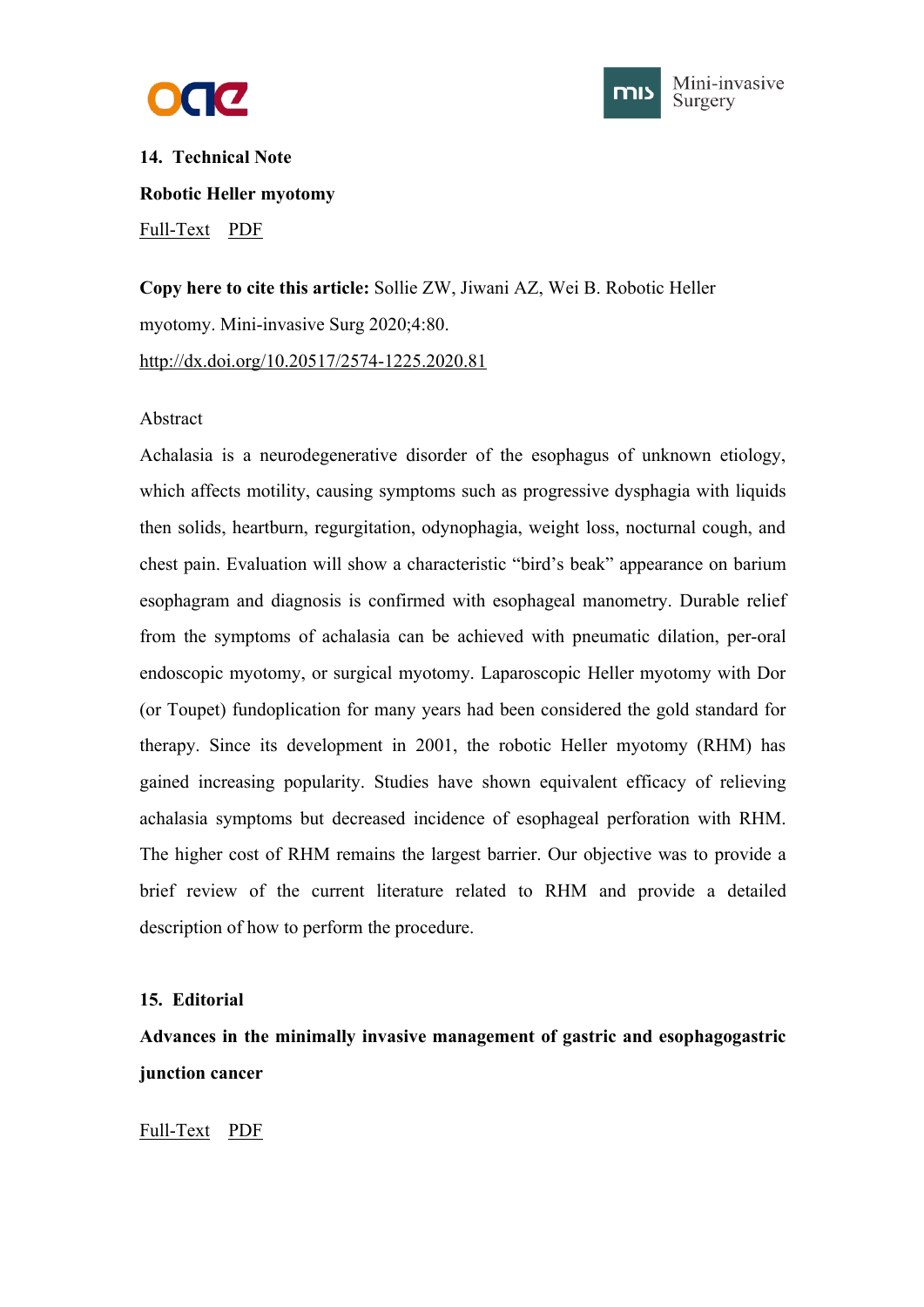



<span id="page-17-1"></span><span id="page-17-0"></span>**Copy here to cite this article:** Fukunaga T. Advances in the minimally invasive management of gastric and esophagogastric junction cancer. Mini-invasive Surg 2019;3:26. <http://dx.doi.org/10.20517/2574-1225.2019.32>

# **16. Perspective**

**Minimally invasive surgery for non-achalasia primary esophageal motility disorders is currently underused**

#### [Full-Text](https://misjournal.net/article/view/3190) [PDF](https://oaepublishstorage.blob.core.windows.net/3c9c7129-5e45-4c3d-9462-04bd2a63ff95/3190.pdf)

**Copy here to cite this article:** Herbella FAM, Schlottmann F. Minimally invasive surgery for non-achalasia primary esophageal motility disorders is currently underused. Mini-invasive Surg 2019;3:24.

<http://dx.doi.org/10.20517/2574-1225.2019.20>

Abstract

Surgical treatment for non-achalasia primary esophageal motility disorders is reserved for few situations. Proper selection of patients brings good outcomes with low morbidity, which makes surgical therapy an adequate therapeutic option. High resolution manometry reclassifies esophageal motility disorders. Interestingly, literature is scarce on surgical therapy for this new classification with per oral endoscopic myotomy as the leading treatment.

#### **17. Review**

**Gastrectomy: the expanding role of minimally invasive surgery in gastric cancer**

#### [Full-Text](https://misjournal.net/article/view/3176) [PDF](https://oaepublishstorage.blob.core.windows.net/fd259cd7-74d9-42fc-a166-12f30514b8c1/3176.pdf)

**Copy here to cite this article:** van den Berg JW, Shilton H, Cheong E. Gastrectomy: the expanding role of minimally invasive surgery in gastric cancer. Mini-invasive Surg 2019;3:23. <http://dx.doi.org/10.20517/2574-1225.2019.07>

#### Abstract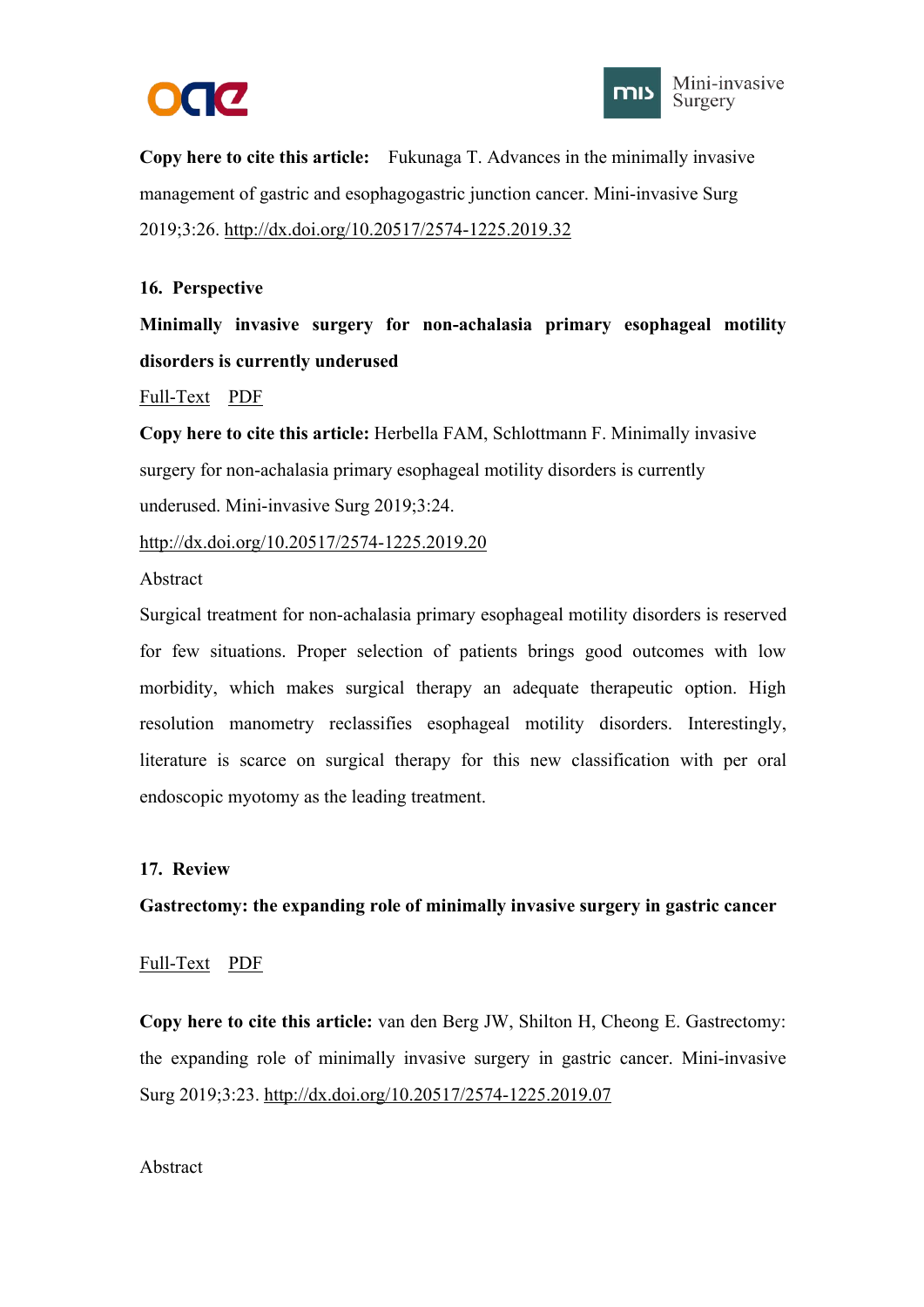



<span id="page-18-1"></span><span id="page-18-0"></span>Gastric cancer remains one of the most frequent cancers worldwide. Currently the only potentially curative treatment is surgery, often in combination with perioperative chemotherapy. Gastric cancer surgery is associated with significant morbidity. However, over the last few decades several potential advances have been introduced to improve the treatment for gastric cancer patients. Introduction of laparoscopic gastric cancer surgery has shown promising results and therefore gained popularity worldwide. This review describes an overview of laparoscopic gastrectomy for gastric cancer patients. In general, the introduction of laparoscopic surgery has shown improvement in the short-term outcomes of gastric cancer treatment. Laparoscopic approach for gastric cancer is feasible, safe and should be performed in experienced high volume centres. However, results from randomised trials in advanced gastric cancer are awaited to further determine the effect of a laparoscopic gastrectomy on oncological and long-term outcomes.

#### **18. Original Article**

# **Thoraco-laparoscopic Ivor-Lewis esophagectomy: the most extensive Indian experience**

[Full-Text](https://misjournal.net/article/view/3157) [PDF](https://oaepublishstorage.blob.core.windows.net/a9a35aae-fcb4-46aa-869c-06b782aba787/3157.pdf)

Parthasarathi R, Gupta GHVR, Sabnis SC, Raj PP, Senthilnathan P, Rajapandian S, P alanivelu C. Thoraco-laparoscopic Ivor-Lewis esophagectomy: the most extensive Indian experience. *Mini-invasive Surg* 2019;3:20. <http://dx.doi.org/10.20517/2574-1225.2019.10>

#### Abstract

Aim: The overall incidence of adenocarcinoma is on the rise, mainly in the western population. Minimally invasive thoracolaparoscopic esophagectomy for adenocarcinoma of gastroesophageal junction tumors is being adopted worldwide,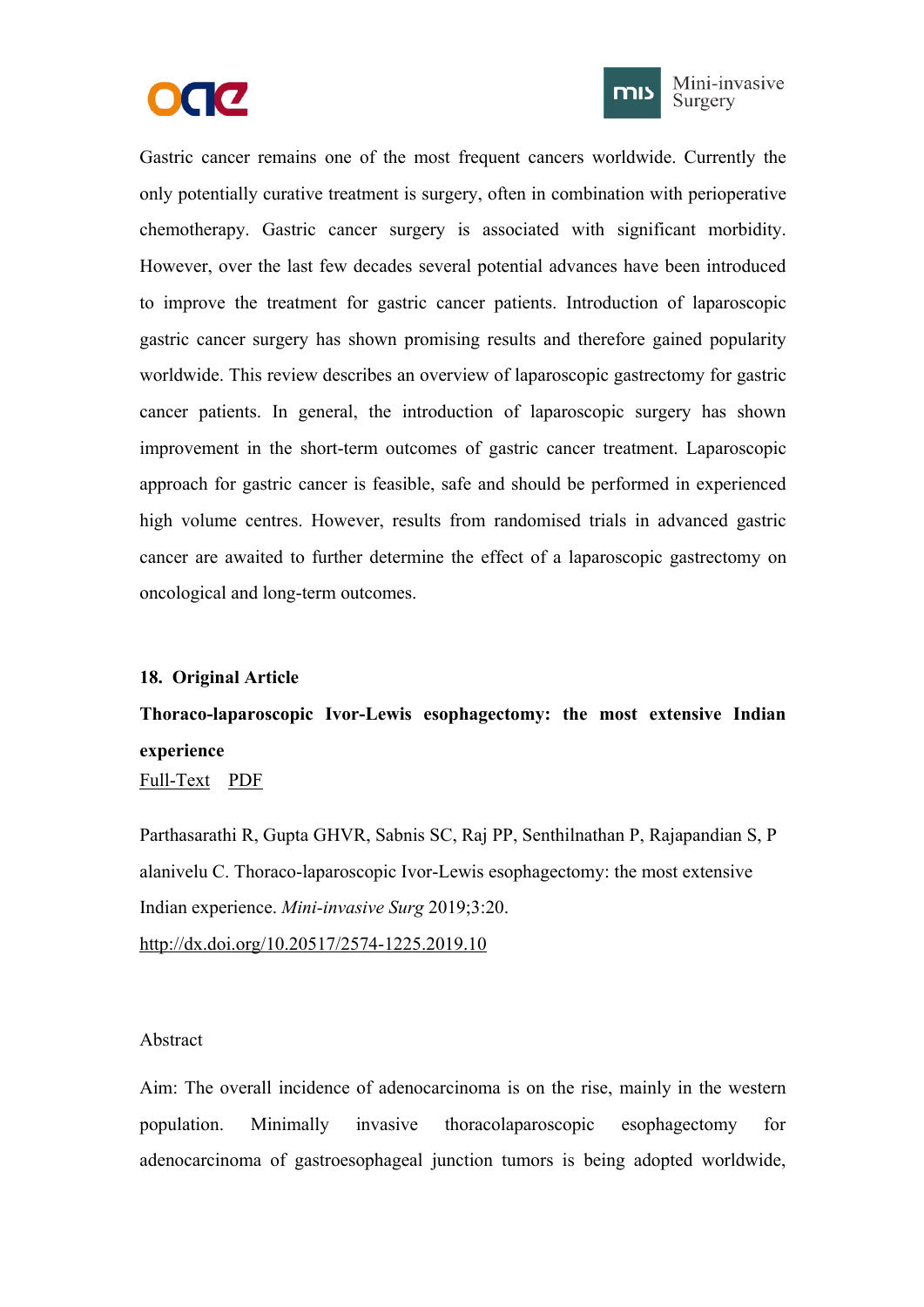



albeit with a slower pace. This study is to share our experience and technical modifications over two decades.

Methods: This a retrospective data from 2009-2018 at a single center, including all the 143 cases of thora-colaparoscopic Ivor Lewis esophagectomies performed. There were no exclusions. The study objectives were to evaluate postoperative recovery, complications, and pathological completeness.

Results: In 11 years, we have performed 532 cases of minimally invasive esophagectomies for both malignant and benign etiologies. Out of which 143 cases were of Ivor Lewis esophagectomy. The mean age of patients was  $64.4 \pm 10.86$  years, and male to female ratio is 3:1. Out of these cases, 139 (97.20%) were performed for malignancy and 4 (2.79%) for benign cases, which include peptic stricture, sigmoid esophagus. The mean operative time is  $457.97 \pm 79.35$  min. The mean blood loss was  $138.08 \pm 29.3$  mL. Out of these cases, the hand-sewn anastomosis was performed in 72 (50.34%), circular stapler anastomosis in 46 (32.16%) and, linear stapled anastomosis in 25 (17.48%). The mean lymph node retrieval rate was  $22.68 \pm 9.49$ nodes. The average ICU stay in the postoperative period was  $4.68 \pm 3.95$  days, and overall hospital stay was  $13.48 \pm 7.43$  days. Among malignant cases (139), adenocarcinoma in 121 (87.05%), squamous cell carcinoma in 18 (12.94%). Among these cases T2, lesions in 56 (40.28%), T3 lesions in 77 (55.39%), T4 lesions in 6 (4.31%) The overall complication rate was 12.58% (pneumonia- 8.39%, RLN injury in 1.39%, anastomotic leak in 2.09%, chyle leak in 0.69%, anastomotic stricture in 12.58%). 3 (2.09%) cases had re-intervention in the form of combined endoscopic procedures (stenting) and re-thoracoscopic lavage in 3. Overall 30-day mortality in 1 case (0.69%).

Conclusion: Thoracolaparoscopic esophagectomy with intrathoracic Ivor Lewis anastomosis is an excellent option for selected patients, in experienced hands.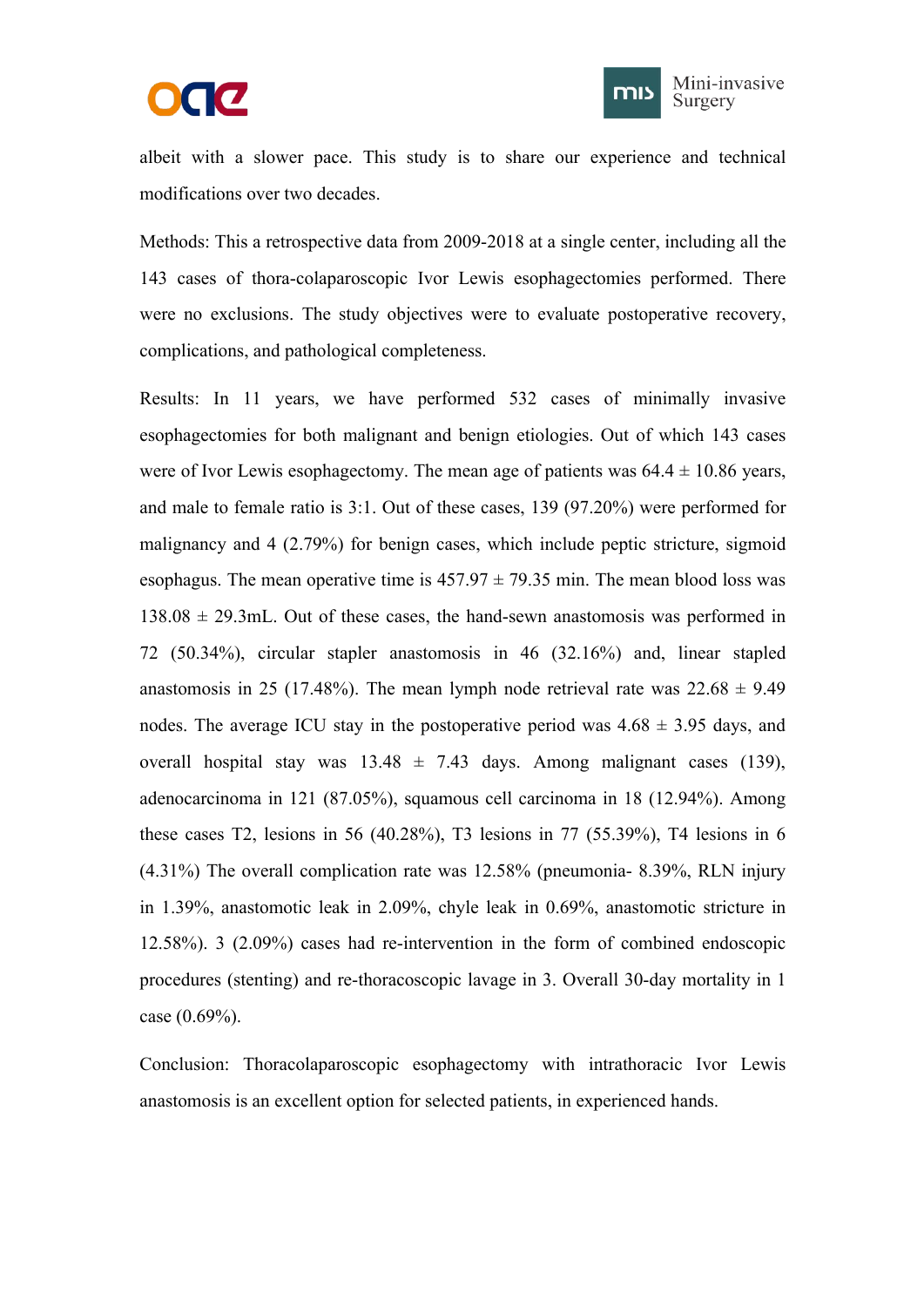



# <span id="page-20-1"></span><span id="page-20-0"></span>**19. Original Article**

**Totally minimally invasive Ivor-Lewis esophagectomy: initial single center experience**

#### [Full-Text](https://misjournal.net/article/view/3122) [PDF](https://oaepublishstorage.blob.core.windows.net/5fc9bf75-6581-4a1c-a644-e497e5947506/3122.pdf)

**Copy here to cite this article:** de Pascale S, Ghidinelli F, Piccioli AN, Borin S, Romario UF. Totally minimally invasive Ivor-Lewis esophagectomy: initial single center experience. Mini-invasive Surg 2019;3:18. http://dx.doi.org/10.2051 7/2574-1225.2019.04

#### Abstract

Aim: Minimally invasive techniques for esophagectomy decrease cardiopulmonary complications and guarantee better quality of life (QoL) compared to open techniques, without compromising oncological radicality. This retrospective study compares the short-term and QoL outcomes of hybrid Ivor Lewis (HIL) and totally minimally invasive Ivor Lewis (TMIIL).

Methods: Patients with cancer of the distal esophagus and esophagogastric junction were included into (HIL) and (TMIIL) groups in the period January 2017-July 2018. General features, intraoperative and postoperative results were analyzed. The surgical radicality and number of resected nodes were also evaluated. QoL was determined preoperatively and at 7 and 90 days postoperatively with EORTC QLQ-C30 questionnaire.

Results: General features were similar in the TMIIL and HIL groups, which contained 13 and 14 patients, respectively. Median intervention duration was 360 min (range: 240-420) for TMIIL and 330 min (range: 240-400) for HIL ( $P = 0.0647$ ). Median blood losses were similar for TMIIL and HIL at 100 mL (range: 50-400) and 175 mL (range: 50-350), respectively ( $P = 0.0831$ ); pulmonary complications were 15% and 14% (P = 1) and leaks were 7% and 14% (P = 1) for TMIIL and HIL, respectively. Conclusion: Our experience suggests that TMIIL esophagectomy appears to give results similar to HIL and positively influences the QoL within 90 daysafter surgery.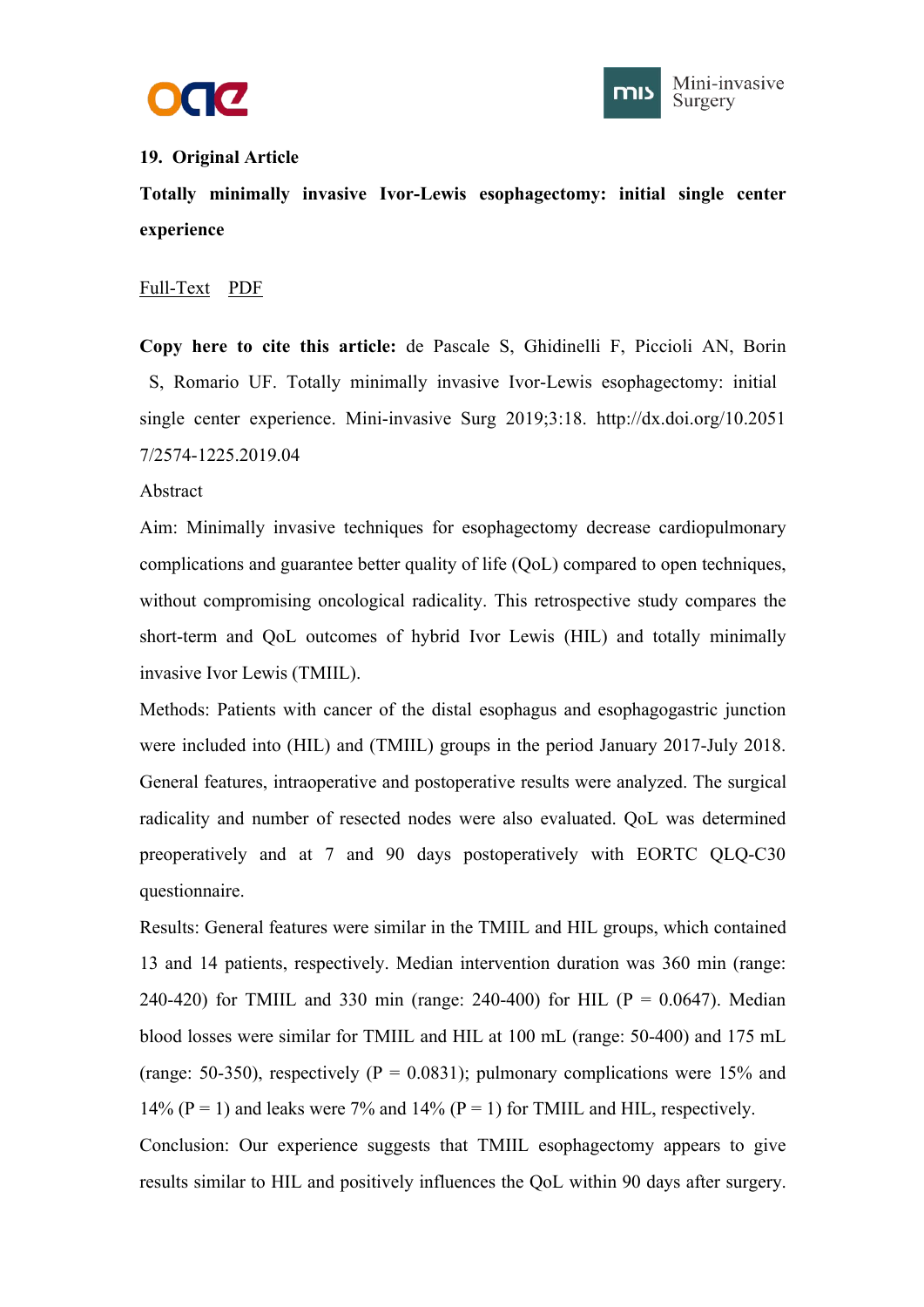



<span id="page-21-1"></span><span id="page-21-0"></span>Duration of surgery and anastomotic leaks are the key elements influencing the learning curve. Randomized controlled trials are necessary to confirm the good results obtained and to give recommendations to avoid a high rate of complications during the learning curve for this difficult technique.

#### **20. Review**

#### **Minimally invasive approach for cancer of the esophagogastric junction**

#### [Full-Text](https://misjournal.net/article/view/3112) [PDF](https://oaepublishstorage.blob.core.windows.net/976c8284-1411-453a-ad5b-0022845869d1/3112.pdf)

**Copy here to cite this article:** Shibao K, Mitsuyoshi M, Matayoshi N, Inoue Y, Katsuki T, Sato N, Hirata K. Minimally invasive approach for cancer of the esophagogastric junction. Mini-invasive Surg 2019;3:16. <http://dx.doi.org/10.20517/2574-1225.2019.01>

#### Abstract

The incidence of esophagogastric junction (EGJ) cancer is increasing in the world. EGJ cancer is traditionally classified by the Siewert classification, despite its limitations. The definition and classification of EGJ cancer is a controversial topic. Thus, the best available strategy for the surgical treatment of EGJ cancer remains controversial. This chapter reviews a minimally invasive approaches for EGJ cancer. Most operations for EGJ cancer that are performed by open surgery can be performed minimally invasively. A minimally invasive transthoracic approach (Ivor-Lewis or McKeown esophagectomy) is the optimal surgical approach for Siewert type I cancer. Mediastinoscope-assisted transhiatal esophagectomy, which was recently reported, may be a suitable surgical option, especially for frail patients with Siewert type I cancer. Generally, laparoscopic total or proximal gastrectomy is regarded as the standard for surgerical method for Siewert type III cancer, while both laparoscopic gastrectomy (with lower esophagectomy) or a minimally invasive Ivor-Lewis approach are recommended for Siewert type II cancer. Minimally invasive surgery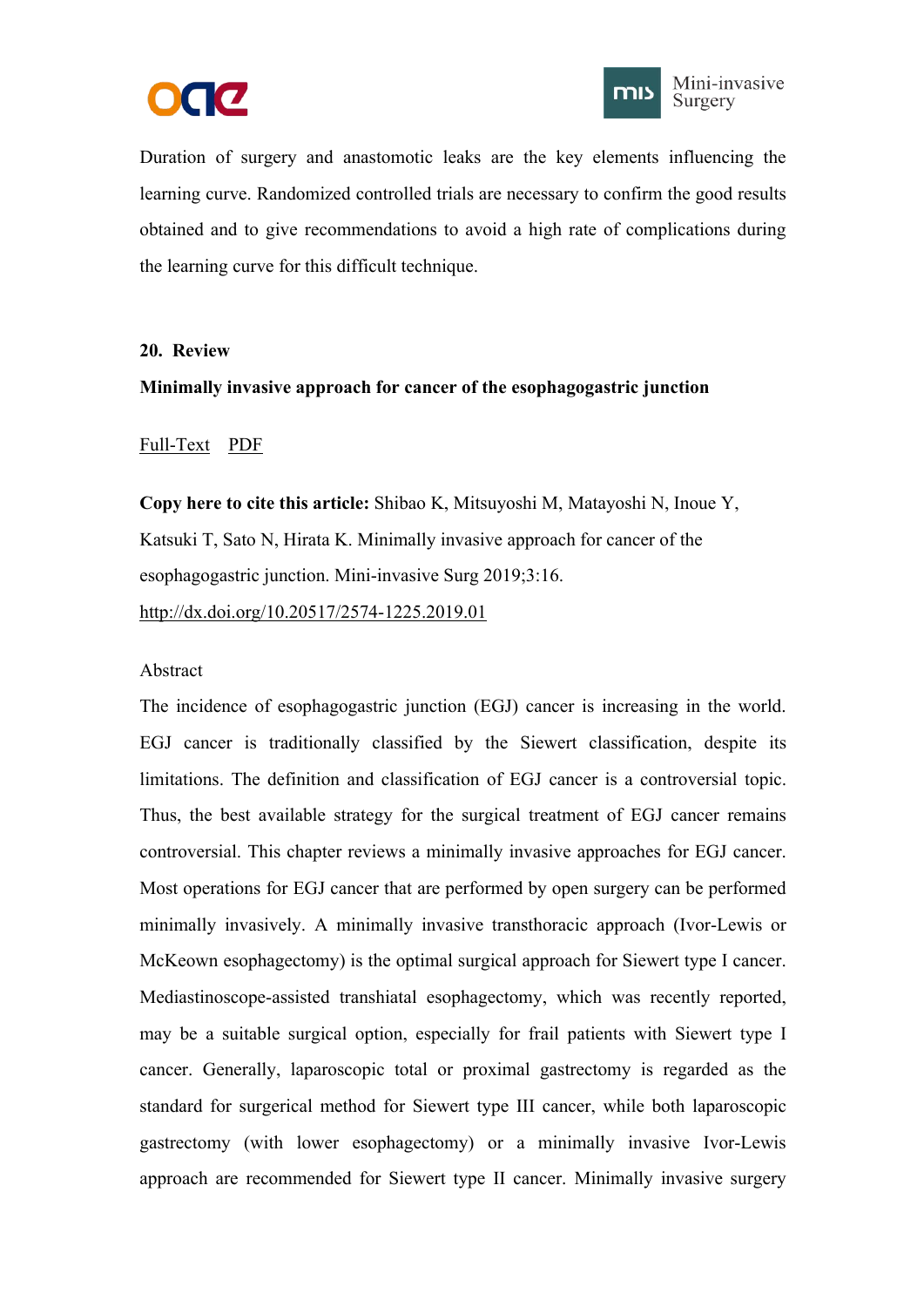



<span id="page-22-1"></span><span id="page-22-0"></span>(MIS) has the potential to shorten the length of hospitalization, reduce the risk of postoperative pulmonary complications, and improve quality of life with a similar margin status, nodal harvest, and survival rate to open techniques. However, as the existing literature is still limited, the choice of surgical method should be judged by the experienced surgeons, especially in MIS. This review reveals that further large clinical stuidies are need to deepen our understanding of MIS for EGJ cancer.

# **21. Commentary**

# **Siewert type IIadenocarcinoma of esophagogastric junction: treatment status**

# [Full-Text](https://misjournal.net/article/view/3082) [PDF](https://oaepublishstorage.blob.core.windows.net/346c722b-a7da-41ed-a734-e4b8fc4a62e5/3082.pdf)

**Copy here to cite this article:** Li SC, Zang L. Siewert type II adenocarcinom a of esophagogastric junction: treatment status. Mini-invasive Surg 2019;3:15. [h](http://dx.doi.org/10.20517/2574-1225.2018.13) ttp://dx.doi.org/10.20517/2574-1225.2018.13

#### Abstract

The incidence of adenocarcinoma of esophagogastric junction (AEG) has been increased continuously in the past decades, especially in western countries. Siewert type II is regard as the true AEG because of its location, however, the treatment for Siewert type II AEG has not reached a consensus in the academic. According to published studies nowadays, this commentary will introduce the surgical strategies and put forward suggestions for Siewert type II AEG in several aspects as follows: (1) optimal surgical approach; (2) optimal extent of lymph node dissection; (3) reconstruction methods. With the development of minimally invasive surgery, many experienced surgeons perform esophagogastrostomy via transhiatal approach. Moreover, many details during the surgery still need further research by cooperation between different departments and even countries.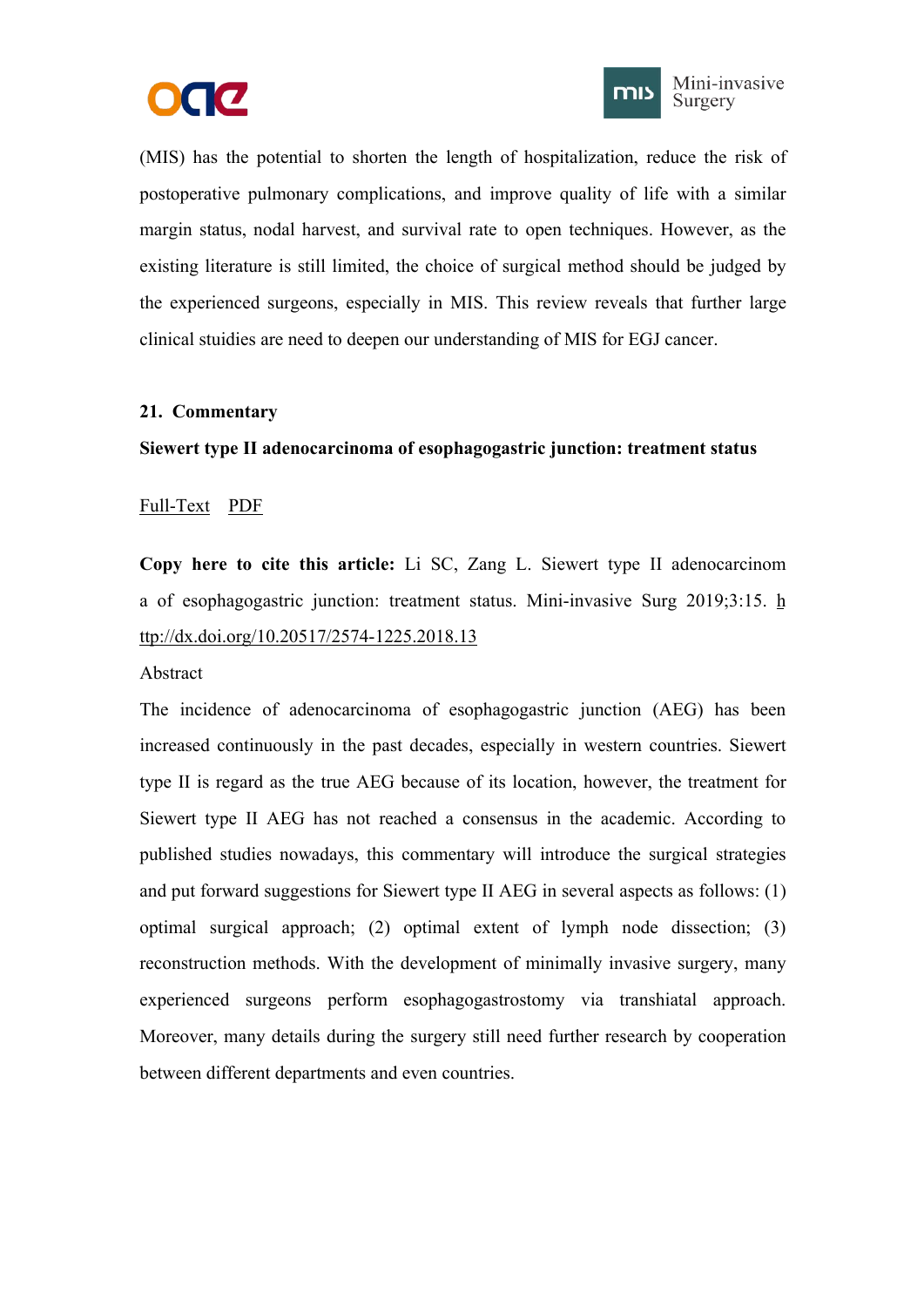



#### <span id="page-23-1"></span><span id="page-23-0"></span>**22. Commentary**

**Overview of gastroesophageal junction cancers**

#### [Full-Text](https://misjournal.net/article/view/3068) [PDF](https://oaepublishstorage.blob.core.windows.net/1463f3d3-8fd0-4137-b0e4-1c2041f9dd0b/3068.pdf)

**Copy here to cite this article:** Oo AM, Ahmed S. Overview of gastroesophag eal junction cancers. Mini-invasive Surg 2019;3:13. [http://dx.doi.org/10.20517/25](http://dx.doi.org/10.20517/2574-1225.2019.02) 74-1225.2019.02

#### Abstract

Oesophageal and gastroesophageal junction (GEJ) malignancy is the fastest growing cancer in the Western population. This together with the deadly nature of the disease has attracted increased attention from doctors and researchers alike. The increasing incidence has been primarily attributed to the increase in rates of obesity that in turn causes increased gastroesophageal reflux disease leading to Barrett's oesophagus and eventually adenocarcinoma of the oesophagus especially at the GEJ. We discuss the epidemiology, risk factors and the management of GEJ tumours.

#### **23. Original Article**

# **Totally laparoscopic total gastrectomy: challenging but feasible: a single center case series**

#### [Full-Text](https://misjournal.net/article/view/3051) [PDF](https://oaepublishstorage.blob.core.windows.net/8dd620fb-a269-45d5-9800-3b3ecccc274b/3051.pdf)

**Copy here to cite this article:** Mazzola M, Gualtierotti M, De Martini P, Ber toglio CL, Morini L, Achilli P, Zironda A, Ferrari G. Totally laparoscopic tota l gastrectomy: challenging but feasible: a single center case series. Mini-invasiv eSurg 2019;3:12. <http://dx.doi.org/10.20517/2574-1225.2019.05>

#### Abstract

Aim: To report the initial monocentric experience of totally laparoscopic total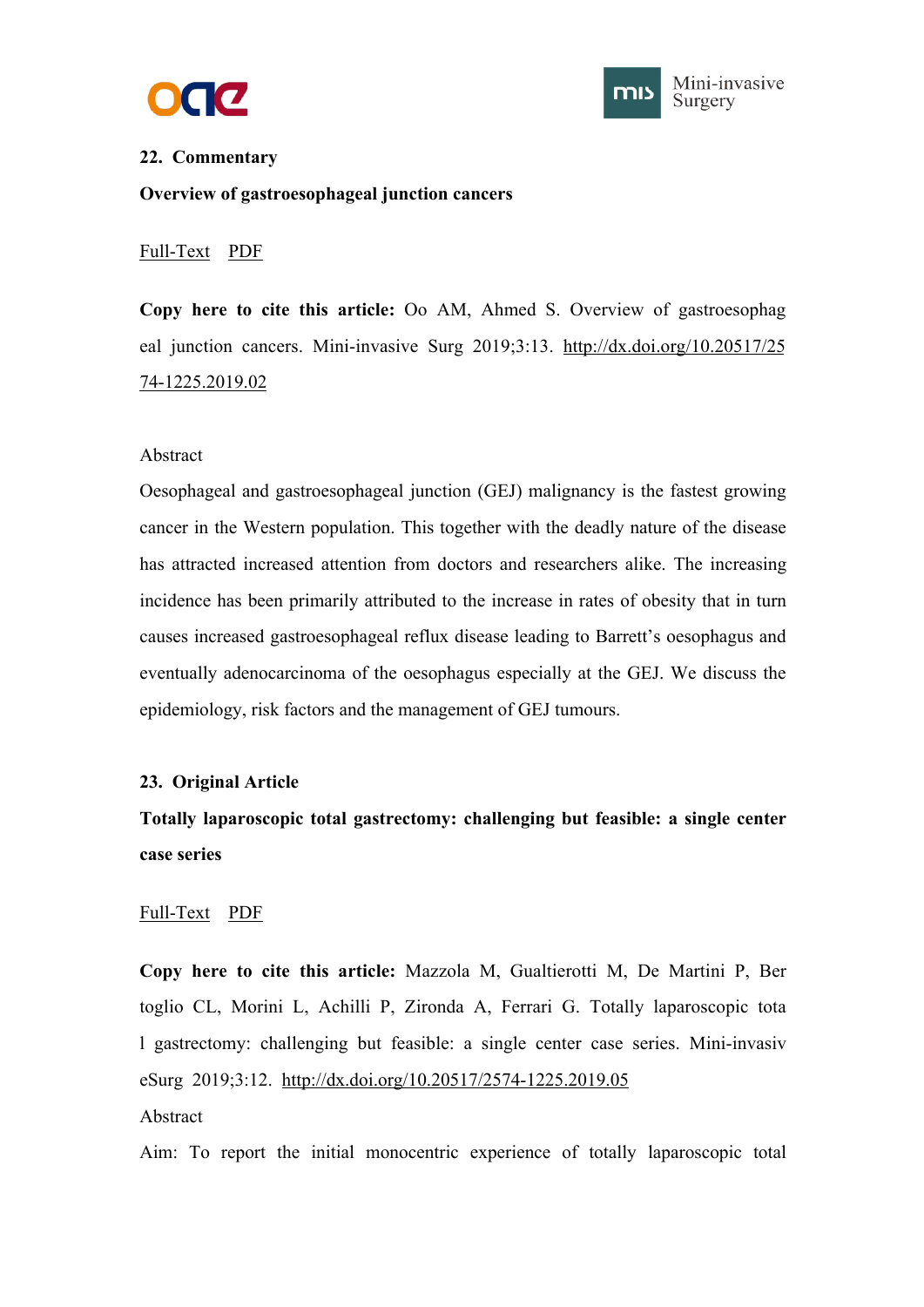



<span id="page-24-1"></span><span id="page-24-0"></span>gastrectomy, assessing its feasibility and safety, especially relating to the challenging step of esophago-jejunal (E-J) reconstruction.

Methods: All consecutive patients, underwent laparoscopic total gastrectomy for gastric cancer with curative intent, between January 2017 and June 2018 at our institution, were considered. Data of the selected patients was retrieved from a prospectively collected database. Short and long term outcomes were analyzed.

Results: Ten patients underwent totally laparoscopic total gastrectomy with D2 lymphadenectomy and 4 of these had received preoperative chemotherapy; Two patients also received the lymphadenectomy of the station 10. E-J reconstruction consisted of hemi-double stapling technique with transorally inserted anvil in 1 case, side-to-side overlap anastomosis in 5 cases and end-to-side anastomosis in 4 cases. One patient experienced intraoperative complications needing conversion to laparotomy. Seven patients experienced postoperative complications, three of these were severe according to Dindo-Clavien classification. All the specimens had free proximal resection margins with R0 resection in all the cases. Average postoperative length of hospital stay was 10 days and no patients died during hospitalization. Median overall survival and disease-free survival were 15.5 and 12.5 months respectively.

Conclusion: Totally laparoscopic total gastrectomy is a feasible and safe option in the treatment of gastric cancer. The choice about the type of E-J reconstruction should be based on the single patient's features and on the dexterity of the surgeon who should be able to perform more than one option for a tailored approach.

#### **24. Review**

#### **Robotic surgery for gastric cancer**

#### [Full-Text](https://misjournal.net/article/view/3044) [PDF](https://oaepublishstorage.blob.core.windows.net/63cb7331-aab5-4fcc-a8fc-24152e6fa9f0/3044.pdf)

**Copy here to cite this article:** Makuuchi R, Kamiya S, Tanizawa Y, Bando E, Terashima M. Robotic surgery for gastric cancer. Mini-invasive Surg 2019;3:11.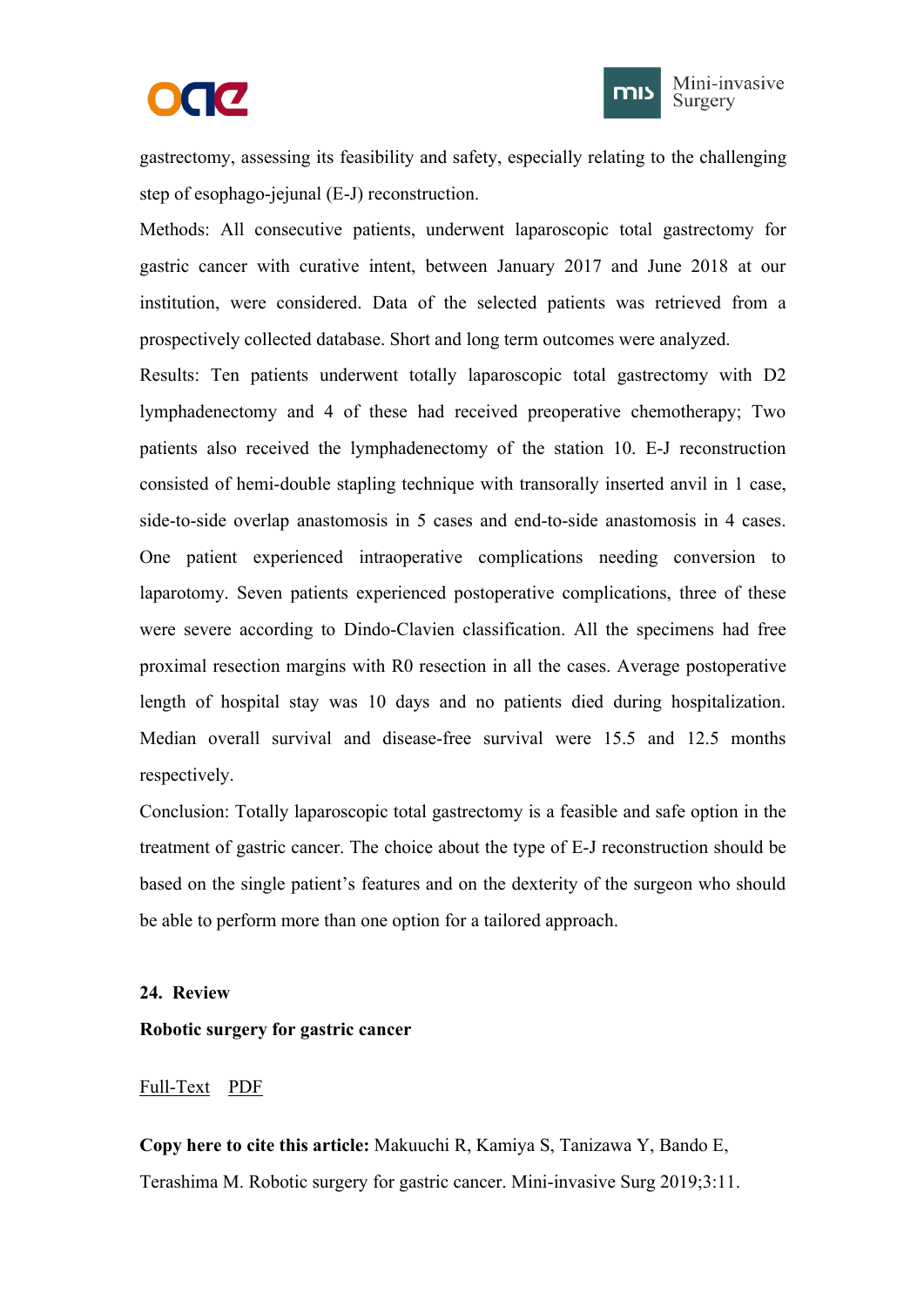# **OGC**



#### <span id="page-25-1"></span><span id="page-25-0"></span><http://dx.doi.org/10.20517/2574-1225.2019.03>

## Abstract

The number of robotic gastrectomy (RG) cases is increasing, especially in East Asia. The da Vinci Surgical System for RG allows surgeons to perform meticulous procedures using articulated devices and provides potential advantages over laparoscopic gastrectomy (LG). Meta-analyses including a large number of retrospective studies comparing RG and LG revealed only a limited advantage for RG over LG, such as lower blood loss, and the obvious disadvantage of longer operation times and higher medical cost. Specifically, a multicenter, prospective, single-arm study performed in Japan showed favorable short-term outcomes of RG over LG, while a non-randomized controlled trial in Korea showed similar postoperative complication rates for RG and LG, although the medical costs were significantly higher in RG. A well-designed randomized controlled trial is thus necessary to establish robust evidence comparing the two surgeries. In addition, further development of surgical robotics is expected for RG to be accepted more widely.

#### **25. Review**

# **Laparoscopic lymph nodes dissection for advanced gastric cancer: the current status and the perspective**

# [Full-Text](https://misjournal.net/article/view/3020) [PDF](https://oaepublishstorage.blob.core.windows.net/90e218ae-eee4-4d90-8654-00c2b7ae176d/3020.pdf)

**Copy here to cite this article:** Shimada M, Amaya S, Munemoto Y, Mitsui T. Laparoscopic lymph nodes dissection for advanced gastric cancer: the current status and the perspective. Mini-invasive Surg 2019;3:7. <http://dx.doi.org/10.20517/2574-1225.2018.78>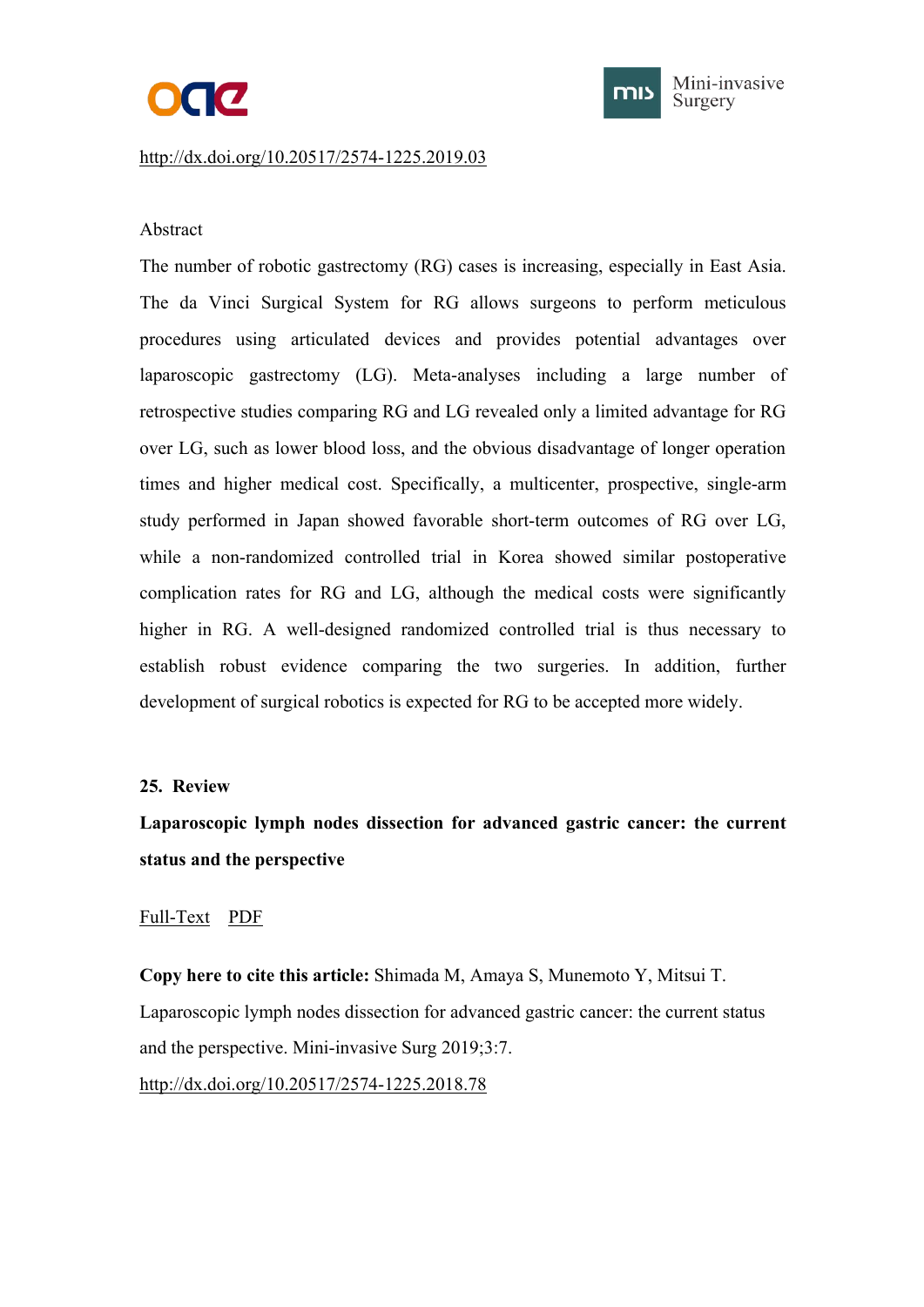



#### <span id="page-26-1"></span><span id="page-26-0"></span>Abstract

The laparoscopic gastrectomy (LG) with D2 lymph node dissection (LND) for advanced gastric cancer (AGC) have been widely done. However, the applicability to more advanced disease is still under debate. Actually, there are a lot of technical demands against D2 LND for AGC, e.g., total omentectomy, splenic hilar node dissection, and the management for bulky lymph nodes, etc. Recently, extensive research has been gradually performed in the field of LG for AGC and demonstrated that LG for AGC is a safe and feasible procedure with better short-term outcomes compared with open gastrectomy. Also, large-scaled phase III trials are ongoing, and their long-term outcomes are awaited the publication in the near future. LG with D2 LND by expert surgeons under the cautious indications could be acceptable treatment for locally AGC. On the other hand, we should keep searching for solutions to the technical or oncological issues, and long-term outcome of phase III study should be warranted for standard treatment. Robotic surgery, LG following neoadjuvant chemotherapy, or conversion therapy using LG for several stage IV patients may help us clear the technical hurdles, and may show survival advantages in the future.

#### **26. Original Article**

# **Laparoscopic vs. open distal gastrectomy for advanced gastric cancer in elderly patients: a retrospective study**

#### [Full-Text](https://misjournal.net/article/view/3002) [PDF](https://oaepublishstorage.blob.core.windows.net/9d9e549e-0021-491e-ae87-0e5cc6d73227/3002.pdf)

**Copy here to cite this article:** Yuu K, Tsuchihashi K, Toyoda S, Kawasaki M, Kameyama M. Laparoscopic vs. open distal gastrectomy for advanced gastric cancer in elderly patients: a retrospective study. Mini-invasive Surg 2019;3:6. <http://dx.doi.org/10.20517/2574-1225.2018.73>

#### Abstract

Aim: It is unclear whether elderly patients with advanced gastric cancer can benefit from laparoscopic gastrectomy. This study aimed to compare the surgical and early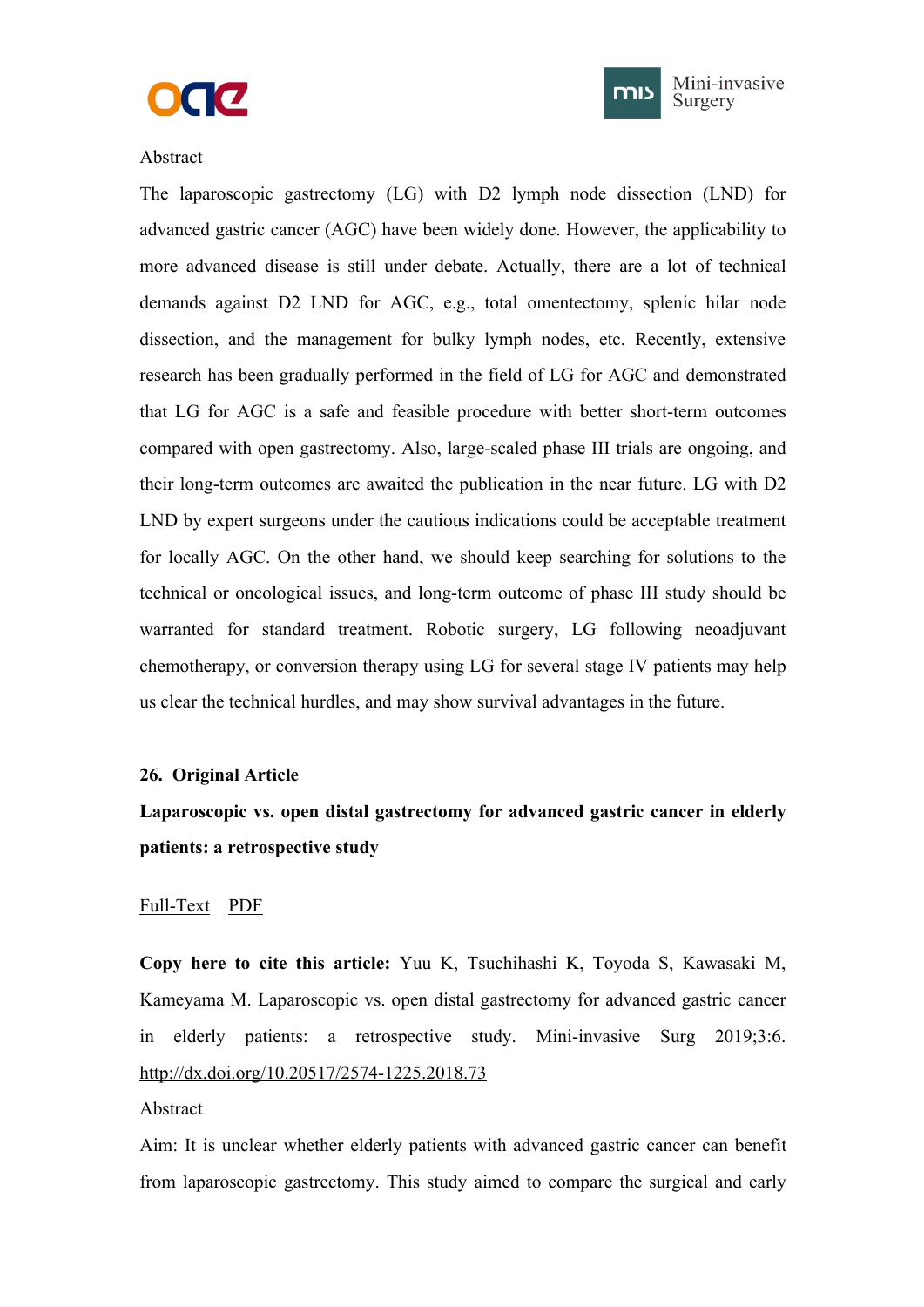



<span id="page-27-1"></span><span id="page-27-0"></span>postoperative outcomes of laparoscopic distal gastrectomy with those of open distal gastrectomy for advanced gastric cancer in elderly patients aged 75 years orolder.

Methods: We retrospectively examined all elderly patients who underwent laparoscopic distal gastrectomy or open distal gastrectomy from October 2010 to October 2017 using prospectively collected data. Operative results, hospital courses, and survival rates were compared between the two groups.

Results: Distal gastrectomy was performed in 60 patients, laparoscopically in 20 and through open surgery in 40. The laparoscopic group had significantly lesser intraoperative blood loss (100 mL vs. 300 mL;  $P < 0.001$ ) and shorter mean postoperative hospital stays (12 days vs. 23 days;  $P < 0.001$ ). The overall 3-year survival rate was 50.1% in the laparoscopic group and 41.7% in the open group ( $P =$ 0.531).

Conclusion: Laparoscopic distal gastrectomy led to a faster return to a full diet and a shorter postoperative hospital stay in our study, and it was well tolerated by elderly patients with advanced gastric cancer.

# **27. Original Article**

**Intracorporeal hemi-hand-sewn technique for Billroth-I gastroduodenostomy after laparoscopic distal gastrectomy: comparative analysis with laparoscopy-assisted distal gastrectomy**

#### [Full-Text](https://misjournal.net/article/view/2986) [PDF](https://oaepublishstorage.blob.core.windows.net/dee769d6-4034-4034-b4e2-46fe208ef7a8/2986.pdf)

**Copy here to cite this article:** Ohmura Y, Suzuki H, Kotani K, Teramoto A. Intracorporeal hemi-hand-sewn technique for Billroth-I gastroduodenostomy afte r and the state of the state of the state of the state of the state of the state of the state of the state of the state of the state of the state of the state of the state of the state of the state of the state of the stat

laparoscopic distal gastrectomy: comparative analysis with laparoscopy-assisted d istal gastrectomy. Mini-invasive Surg 2019;3:4. [http://dx.doi.org/10.20517/2574-1](http://dx.doi.org/10.20517/2574-1225.2018.69) 225.2018.69

Abstract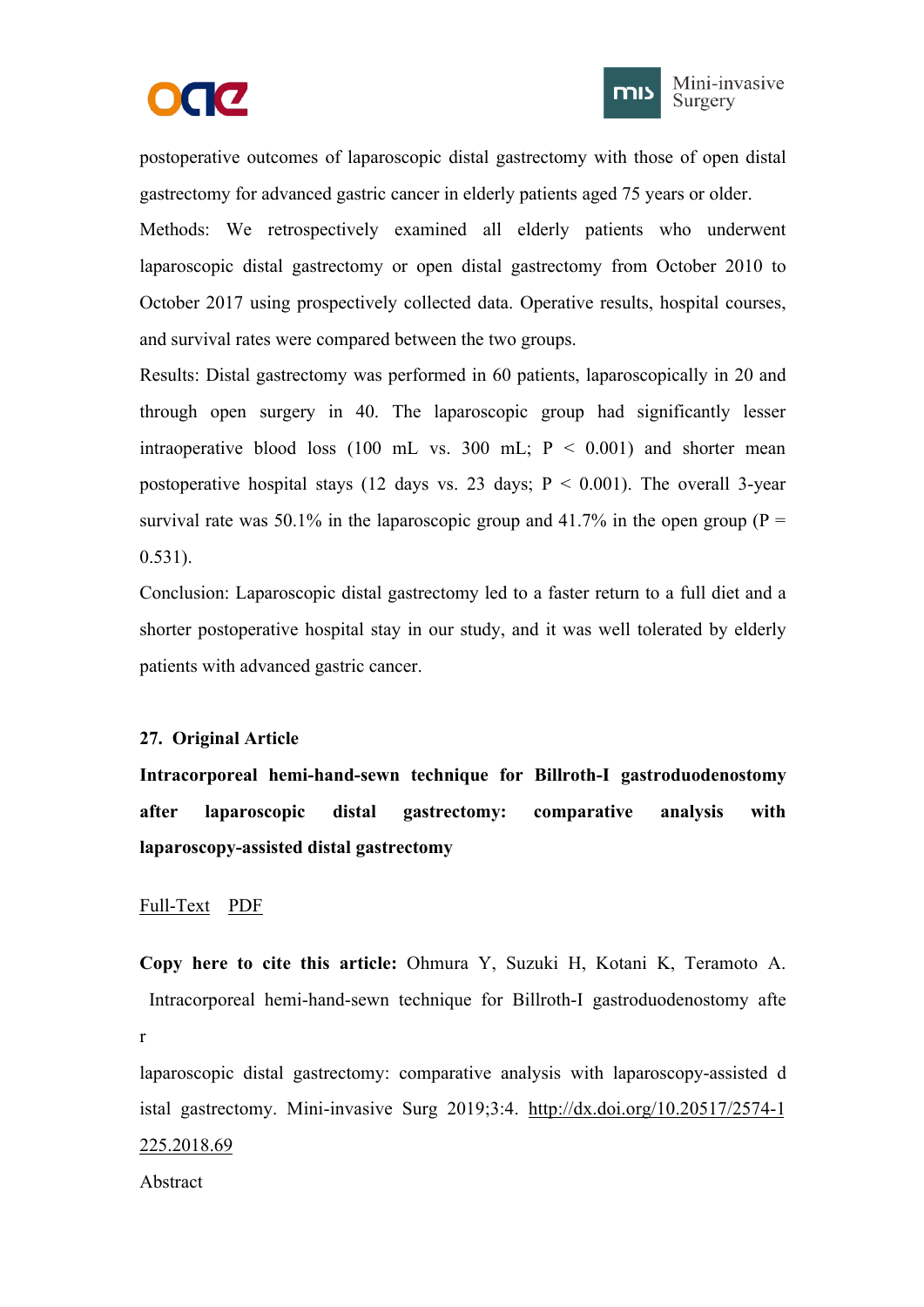



<span id="page-28-1"></span><span id="page-28-0"></span>Aim: The purpose of this study was to evaluate the clinical feasibility and efficacy of the intracorporeal hemi-hand-sewn (IC-HHS) technique for Billroth-I gastroduodenostomy in comparison with extracorporeal total hand-sewn (EC-THS) anastomosis. We also examined the size of resected specimens in each procedure. Methods: The number of enrolled cases of EC-THS and IC-HHS anastomosis groups were 85 and 110 cases, respectively. Perioperative data and the measured sizes of resected specimens were analyzed.

Results: Operation time in the IC-HHS group wassignificantly longer than the EC-THS group (234.8 min vs. 275.0 min,  $P < 0.01$ ), whereas intraoperative blood loss was less in the IC-HHS group (48.4 mL vs. 25.4 mL,  $P = 0.03$ ). There were no procedure-related complications in the IC-HHS group. The greater curvature of the EC-THS group was significantly shorter than the IC-HHS group (214.6 mm vs. 228.7 mm,  $P < 0.01$ ). There was no correlation between body mass index (BMI) and the length of the greater curvature in the IC-HHS group ( $r = 0.07$ ,  $P = 0.47$ ), but in the EC-THS group, the length of the greater curvature tends to shorten as BMI increases  $(r = -0.45, P \le 0.01)$ .

Conclusion: IC-HHS technique for Billroth-I gastroduodenostomy revealed feasible with acceptable operation time and postoperative outcome. Another advantage of total laparoscopic distal gastrectomy that intracorporeal transection can facilitate is to ensure an adequate proximal margin, especially in obese middle gastric cancer patients.

#### **28. Review**

**Current status of technique for Billroth-I anastomosis in totally laparoscopic distal gastrectomy for gastric cancer**

#### [Full-Text](https://misjournal.net/article/view/2946) [PDF](https://oaepublishstorage.blob.core.windows.net/09291281-fd2f-411d-ac84-ec5483913a9a/2946.pdf)